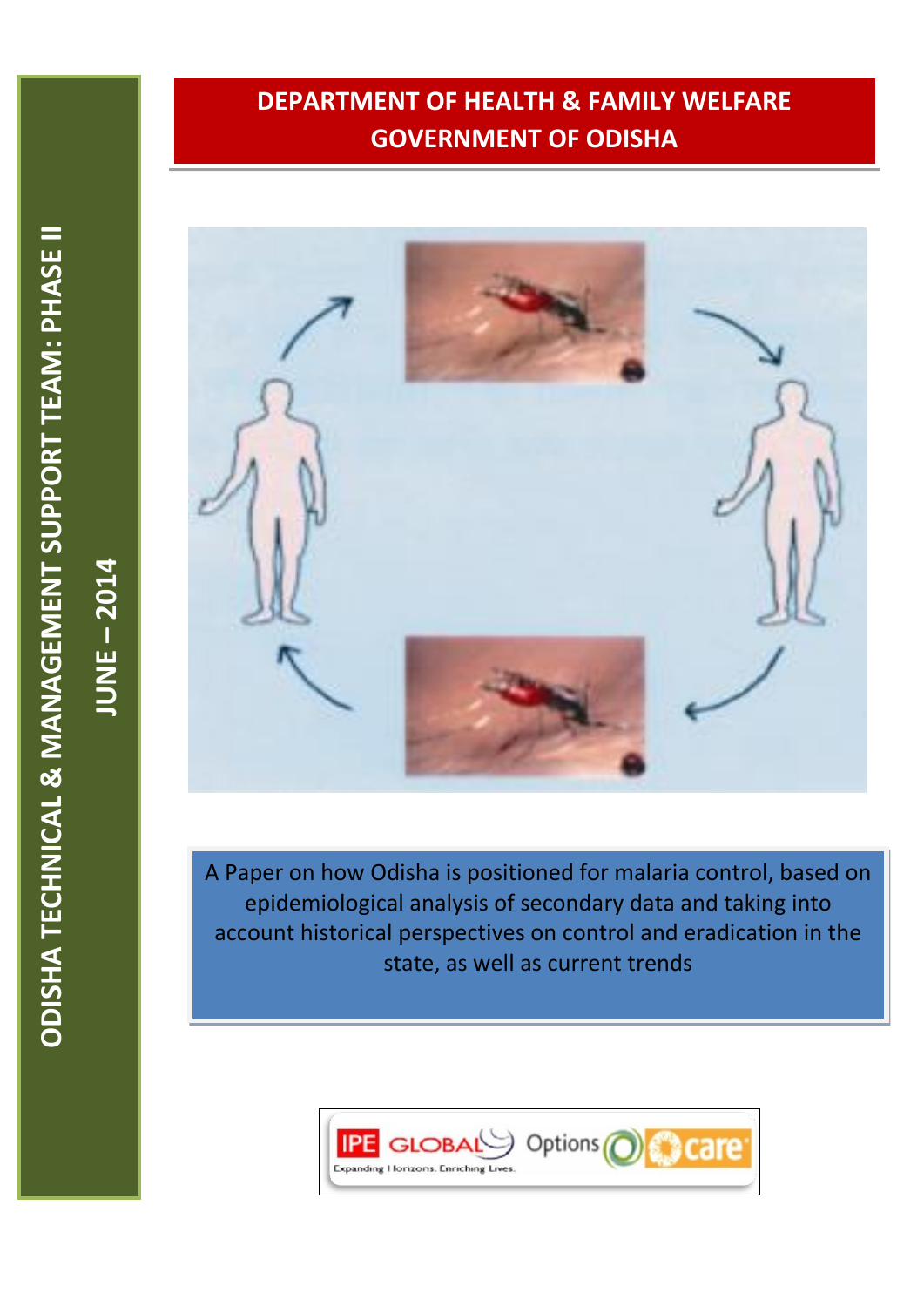|                  | <b>ABBREVIATIONS AND ACRONYMS</b>                       |
|------------------|---------------------------------------------------------|
| <b>ABER</b>      | <b>Annual Blood Examination Rate</b>                    |
| <b>ACT</b>       | Artemisinin-Based Combination Therapy                   |
| <b>AIDS</b>      | Acquired Immuno Deficiency Syndrome                     |
| AMI              | Annual Malaria Incidence                                |
| <b>API</b>       | <b>Annual Parasite Index</b>                            |
| <b>AR</b>        | Auto-Regression                                         |
| <b>ASHA</b>      | <b>Accredited Social Health Activist</b>                |
| <b>BCC</b>       | <b>Behaviour Change Communication</b>                   |
| CI               | Confidence Interval                                     |
| <b>DDC</b>       | <b>Drug Distribution Centre</b>                         |
| <b>DFID</b>      | Department for International Development, Govt. of UK   |
| <b>DDT</b>       | Dichloro Diphenyl Trichloroethane                       |
| <b>EDPT</b>      | <b>Early Diagnosis and Prompt Treatment</b>             |
| <b>EMCP</b>      | <b>Enhanced Malaria Control Project</b>                 |
| <b>FTD</b>       | <b>Fever Treatment Depot</b>                            |
| <b>GFATM</b>     | The Global Fund to fight AIDS, Tuberculosis And Malaria |
| <b>HIV</b>       | Human Immuno-Deficiency Virus                           |
| <b>IMCP</b>      | <b>Intensified Malaria Control Programme</b>            |
| <b>IRS</b>       | <b>Indoor Residual Spray</b>                            |
| <b>ITN</b>       | <b>Insecticide Treated Bed-Nets</b>                     |
| <b>IVM</b>       | Integrated Vector Management                            |
| <b>HSS</b>       | Health Systems Strengthening                            |
| <b>LLIN</b>      | Long Lasting Insecticidal Net                           |
| <b>LQAS</b>      | Lot quality Assurance Sampling                          |
| <b>MA</b>        | <b>Moving Averages</b>                                  |
| <b>M &amp; E</b> | Monitoring And Evaluation                               |
| <b>MIS</b>       | Management Information System                           |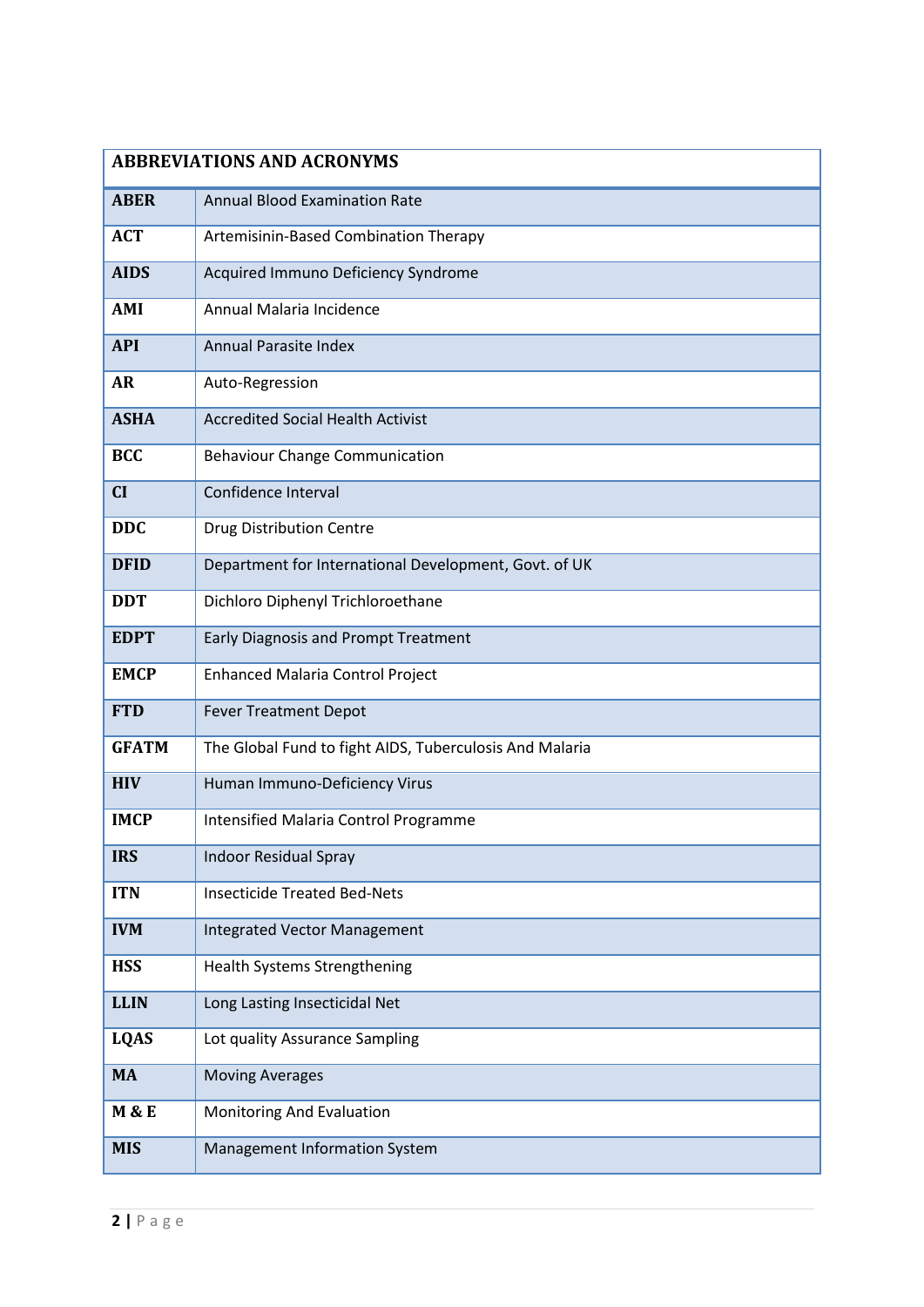| <b>MMV</b>    | <b>Medicines for Malaria Venture</b>               |
|---------------|----------------------------------------------------|
| <b>MPO</b>    | Modified Plan Of Operation                         |
| <b>NMCP</b>   | National Malaria Control Programme                 |
| <b>NMEP</b>   | National Malaria Eradication Programme             |
| <b>NVBDCP</b> | National Vector Borne Disease Control Program      |
| <b>OHSNP</b>  | Odisha Health Sector and Nutrition Support Plan    |
| <b>PfCP</b>   | Plasmodium falciparum Containment Programme        |
| <b>PHC</b>    | Primary Health Centre                              |
| <b>RDT</b>    | Rapid Diagnostic Test                              |
| <b>SARIMA</b> | Seasonal Autoregressive Integrated Moving Averages |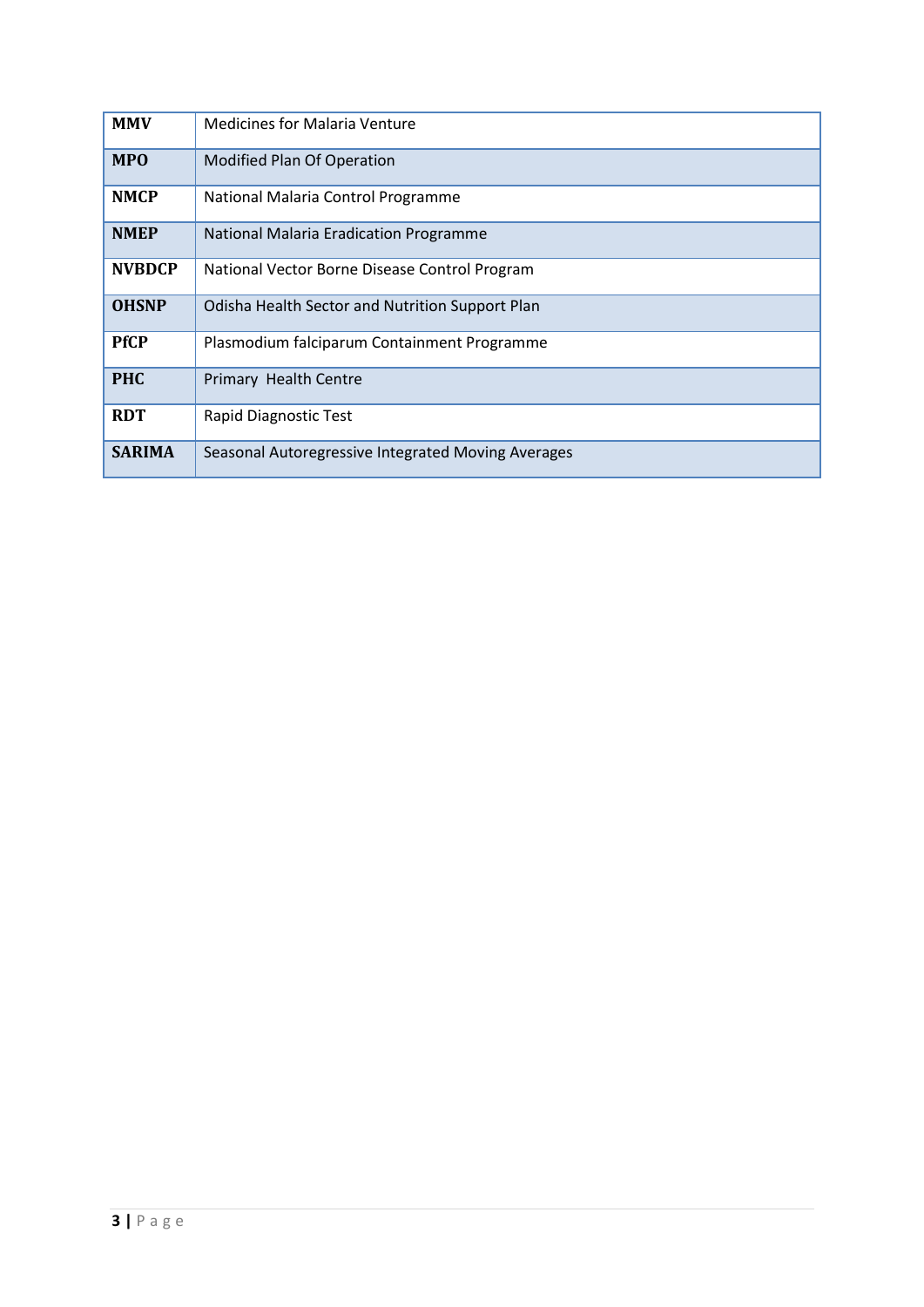# **Table of Contents**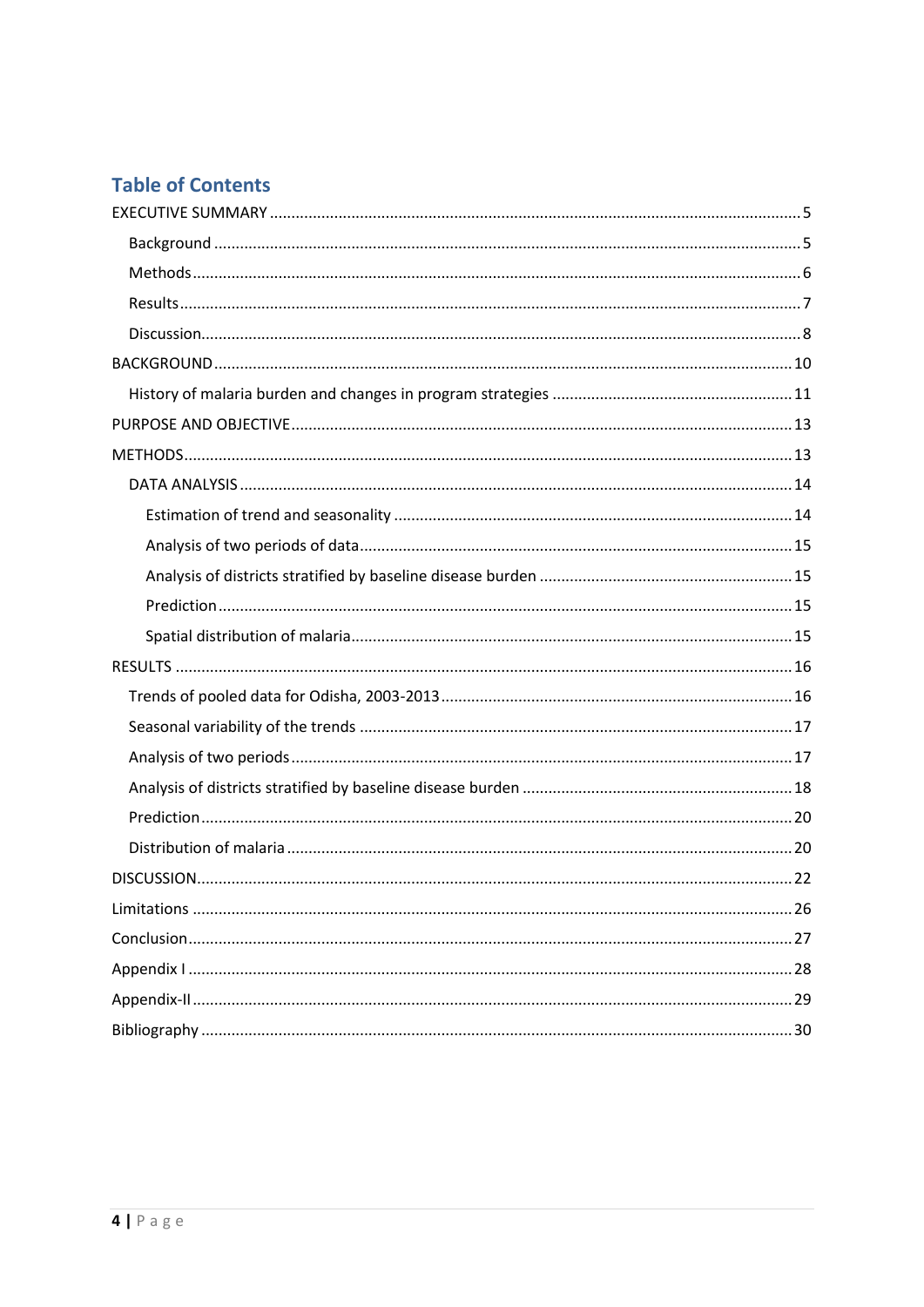## <span id="page-4-0"></span>**EXECUTIVE SUMMARY**

#### <span id="page-4-1"></span>**Background**

Malaria remains one of the most important causes of human morbidity and mortality in India. An estimated 1.5 million cases and 1000 deaths are officially reported annually in this country as of 20105

Since the inception of the National Malaria Control Programme (NMCP) in 1953, India has continued its battle against malaria through various anti-malaria programs. The country witnessed many rises and sharp falls in malaria burden, such as reaching the brink of malaria elimination in the year 1966 from its very high burden in pre-independence era; and then losing the reins over the disease and experiencing a rapid resurgence leading to extensive malaria outbreaks across the country, which reached its peak in 1976 with 6.47 million cases and 59 reported deaths.

National programmatic initiatives continued thereafter with various new strategies being included periodically in the anti-malaria approaches, putative among which are integrated vector control and intensification of surveillance, monitoring and supervision and inter-sectoral convergence up to2010. Newer approaches were introduced in the later part of last decade in the form of promotion of use of insecticide-treated bed nets, use of rapid diagnostic test kits and introduction of Artemisinin Combination Therapy (ACT). Many such initiatives were supported by multilateral agencies such as World Bank financing the Enhanced Malaria Control Project in 1997 to 2005 and subsequently through a broader vector control programme; and The Global Fund to Fight AIDS, TB and Malaria (GFATM) supporting Intensified Malaria Control Programme in 2005. Bilateral support to some high malaria-endemic Indian states, for example Odisha, was also extended by agencies such as Department for International Development (DFID) of Government of United Kingdom through Orissa Health Sector and Nutrition Support Plan (OHSNP).

Various reports show that, in the last decade, India has made good progress in controlling the disease witnessing a declining trend in overall endemicity of malaria. According to the estimates by NVBDCP from 2001 to 2012, the country recorded a decrease in cases from 2.08 million to 1.06 million, while the malaria deaths have come down from 1005 to 519 during the same period. This declining trend of malaria in India has been attributed to the positive political will and paradigm shift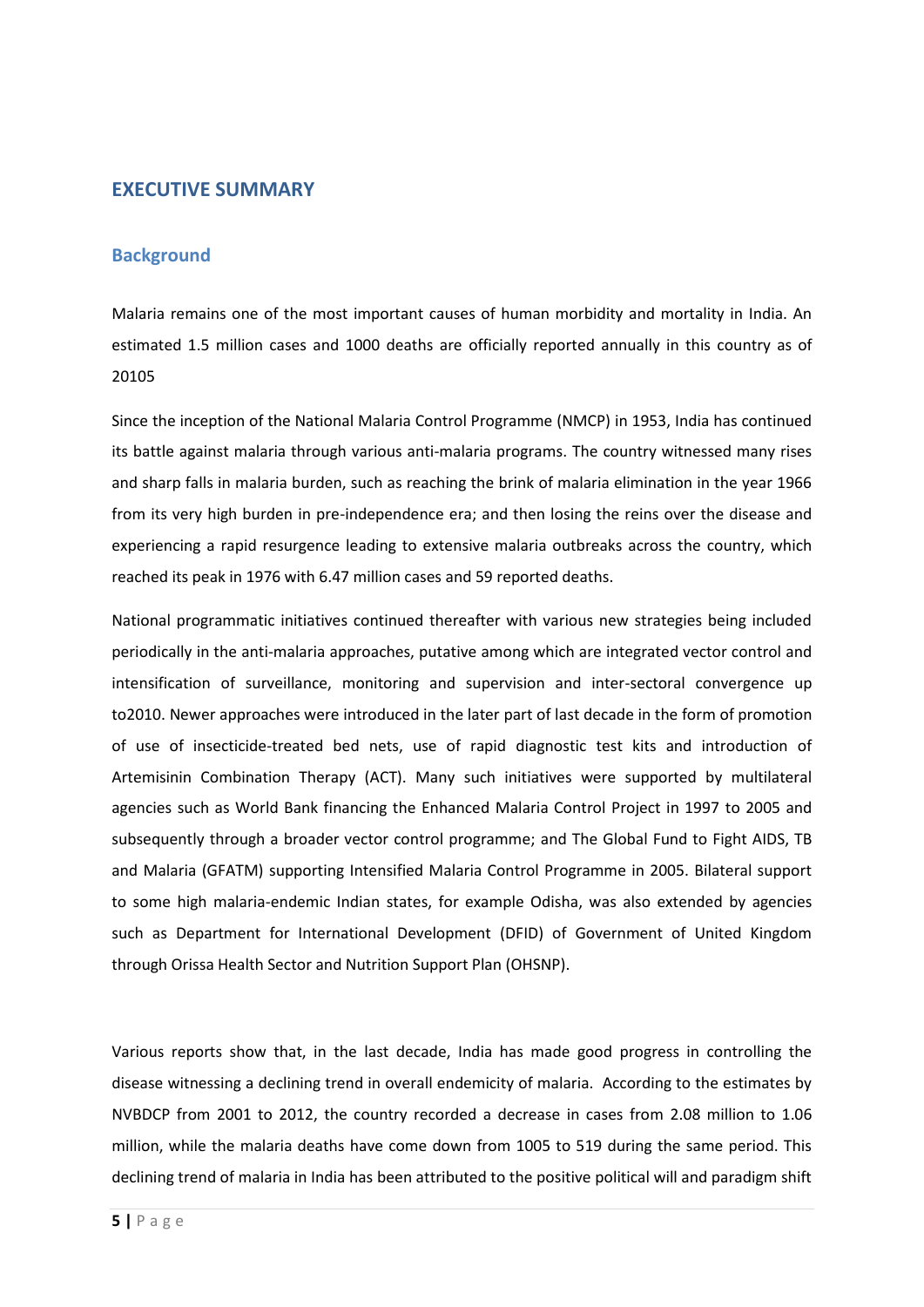in national malaria control strategy and technical and financial inputs from various national and international sources.

Odisha, an eastern Indian coastal state, occupying only 4% of land mass and 3% of national population, contributed about 27 % of total malaria incidence and approximately 18 % of reported deaths in the country in year 2013, making it the highest contributor to national malaria burden. Over the last decade, Odisha has drawn national and international attention and has intensified antimalaria activities in line with national initiatives. This initiative is intended to study the epidemiology of malaria in the state with exclusive focus on its temporal and spatial distribution over the last 11 years, thereby helping in the characterization of the disease trends in Odisha; which will be indicative of the effectiveness of the anti-malarial measures implemented over this period, and help predict trends.

## <span id="page-5-0"></span>**Methods**

Secondary data was collected from the repository of NVBDCP of Odisha. The data used in the analysis comprised mainly of blood samples examined from malaria suspects and confirmed malaria cases reported during 11 years between 2003 and 2013; these data were collected district-wise and month-wise.

Blood examination and malaria incidence rates were annualized for more convenient comparisons with programmatic benchmarks, month-wise state data were compiled as time-series and trends estimated using generalized least square regression, accounting for serial dependence in time-series data. Additional analyses were done for two periods, 2003 to 2008 and 2009 to 2013. Districts were clustered as per their baseline malaria incidence in 2003 into Very High (API >10 per 1000 population), High (API 5-10 per 1000 population), Moderate (API 2-5 per 1000 population) and Low (<2 per 1000 population). Trends were estimated for individual clusters of districts.

All incidence trends were adjusted for blood examination rate which is a key operational indicator of surveillance, and historic data were used to predict trends for 2014 to 2017 applying Holt-Winters method. Maps were used to thematically examine the progress of the individual districts of Odisha with regard to their malaria endemicity.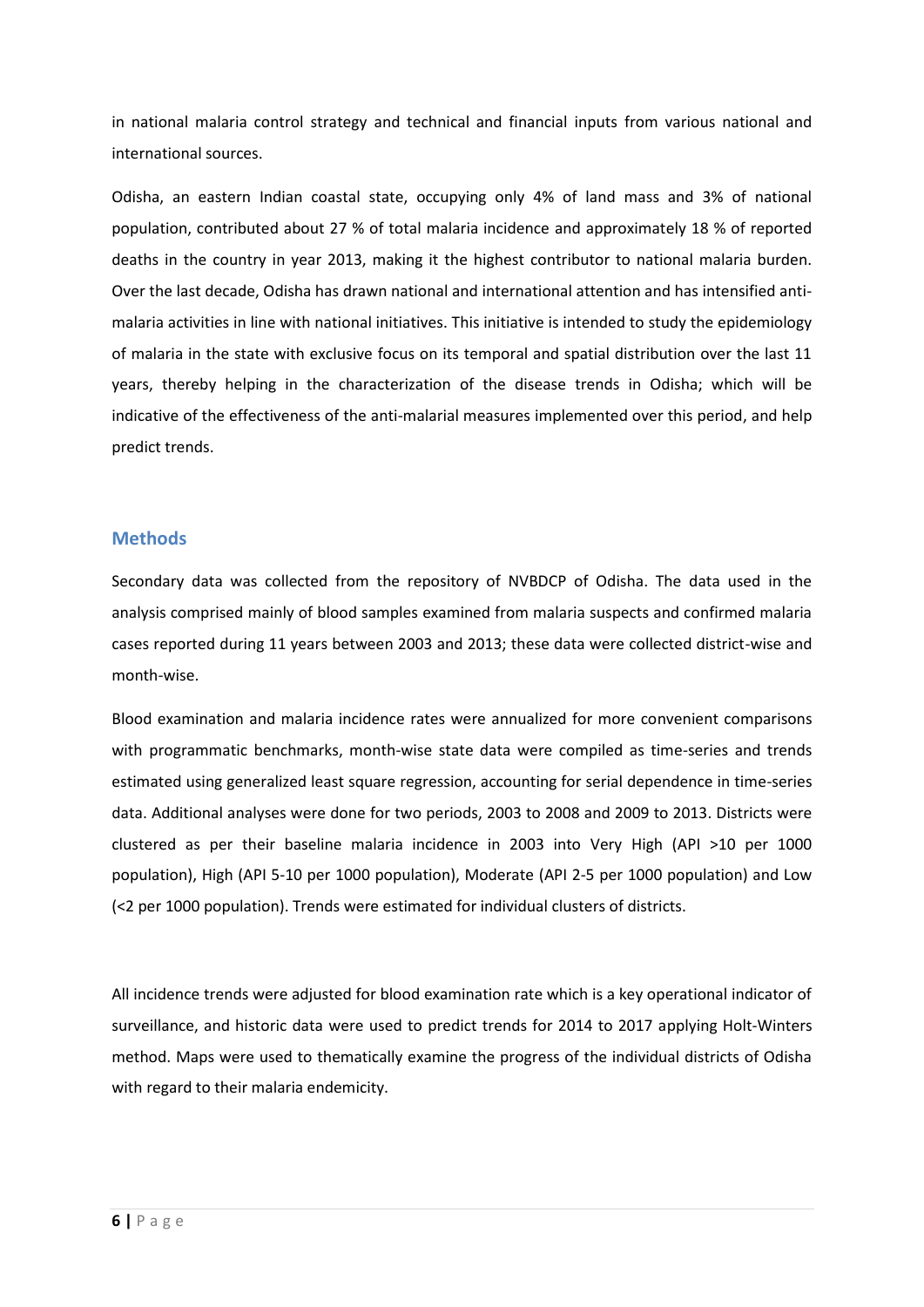## <span id="page-6-0"></span>**Results**

During the eleven years (2003-2013), the annual malaria incidence of Odisha has come down from 10.82 per thousand population in 2003 to 5.28 in 2013 whereas the annual blood examination rate (ABER) has almost remained unchanged from 11.25% in 2003 to 11.77% in 2013. The ABER is consistently above the minimum standard for effective surveillance, which, as per the national programme is 10%.

Regarding the trends of pooled data in the same period, there was a significant annual decline in malaria incidence with a linear trend of -0.49 per thousand population (95% CI: -0.60 to -0.37) which got heightened to -0.54 (95% CI: -0.78 to -0.30) after adjustment for blood examination rate. In contrast to this, the blood examination rate underwent hardly any change with the annual decline estimated to be -0.02 percentage points (95% CI: -0.12 to 0.08) over the same period in the state.

The highest peak of this seasonal disease in almost all the years was observed during July-August showing a 41% increase of incidence from the annual mean and the minimum malaria incidence was observed during January, which is 25% less than the annual mean incidence.

In spite of a surge of case detection in 2010, the decline of malaria incidence in the period from 2009 to 2013 was steeper than that observed during 2003 to 2008, the two adjusted trend estimates being -0.83 (95% CI: -1.30 to -0.37) and -0.57 (95% CI: -0.77 to -0.37) respectively. However, 2012 onwards, the decline in incidence seems to be a slowing from the trend graphs.

The cluster-wise decline of malaria incidence was proportionate to baseline disease burden; the absolute decline being most remarkable in the Very High burden districts cluster and being most insignificant in Low burden districts. The 7 southern districts of Odisha (Kandhamal, Kalahandi, Rayagada, Koraput, Nawarangpur, Nuapada and Malkangiri) and two central districts (Sambalpur and Deogarh) continue to be in the Very High endemic zone over the last 11 years.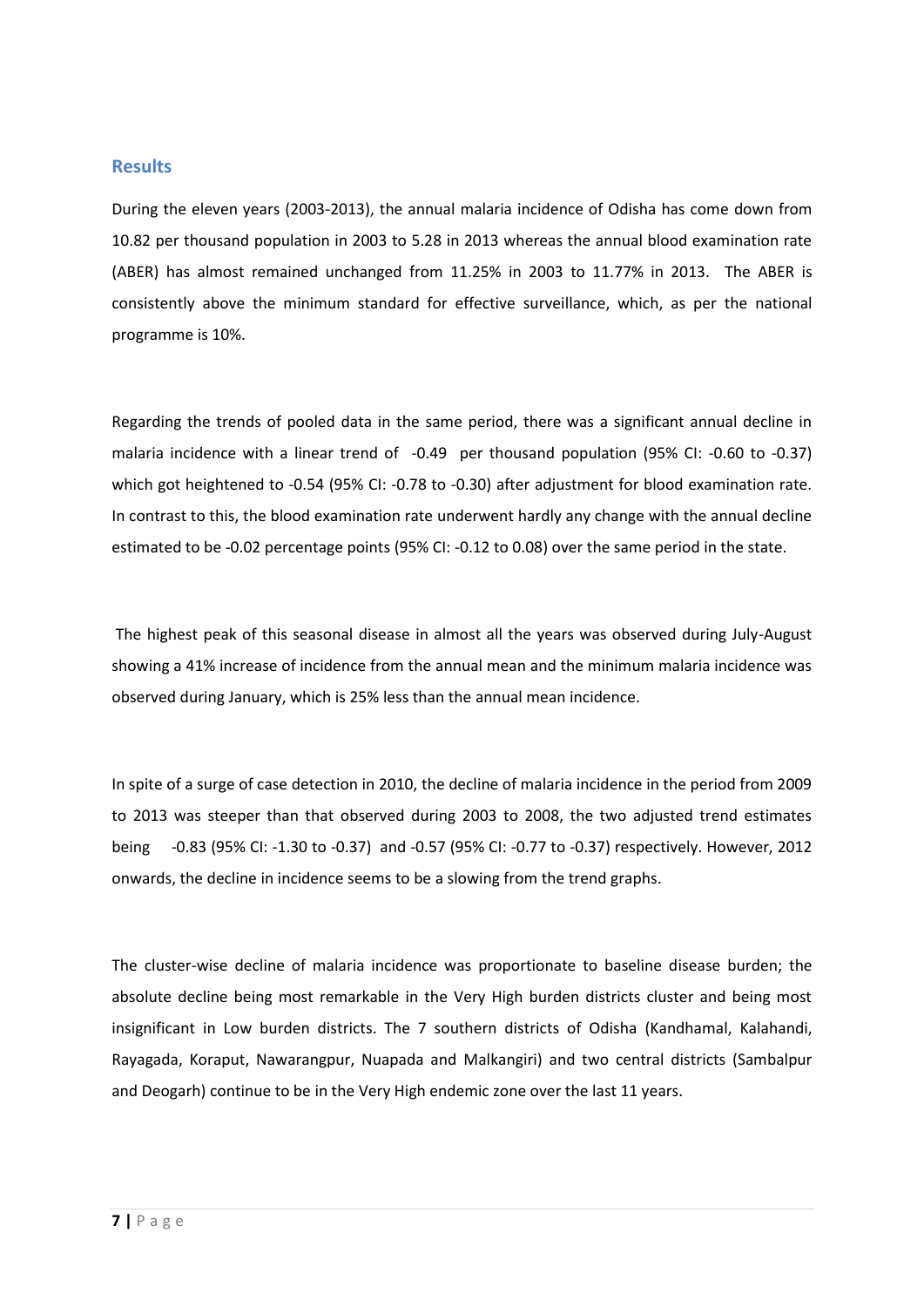The prediction for 2014 to 2016 has taken into consideration the slight slowing of the decline experienced from 2012 onwards.

#### <span id="page-7-0"></span>**Discussion**

Malaria continues to be a public health challenge in Odisha. Under the aegis of NVBDCP, through adoption of different malaria control strategies, this state has continued its fight against the disease. The present study revealed that the state has achieved an average decline of approximately 5% every year from its annual malaria incidence in 2003. This decline was achieved with a steady blood examination rate (above the national standard of 10%) being maintained over this period.

The average annual decline in malaria incidence during the period between 2009 and 2013 was steeper than that was achieved between 2003 and 2008, in spite of an increase in case detection in the early half of 2010. This surge in 2010 malaria case detection by NVBDCP can be partly attributed to the intensification of the anti-malaria activities which started from 2007-08. Introduction of new interventions such as wider coverage of rapid diagnostic test kits and Artemisinin-based combination therapy; distribution of Long Lasting Insecticidal Nets (LLINs); deployment of trained Accredited Social Health Activists (ASHA) and Male Health Workers in malaria control; insecticide residual spraying and other vector control methods; incorporation of modern concepts in surveillance, monitoring and evaluation in malaria control; along with behaviour change communication(BCC) expedited wider coverage by the anti-malaria programme in the state. The underlying drivers of these heightened activities were strong political and administrative commitment, multiple stakeholder involvement and technical and financial support by multilateral and bilateral agencies such as GFATM., World Bank, and DFID.

As a result, intervention measures intensified resulting in surge in blood examination and malaria case reporting in 2010.

This was followed by a sharp decline which could be partly attributable to the preceding rise in case detection through early diagnosis using RDT and effective treatment using ACT at community level of a large number of cases over a short period of time, thereby perhaps reducing the pool of malaria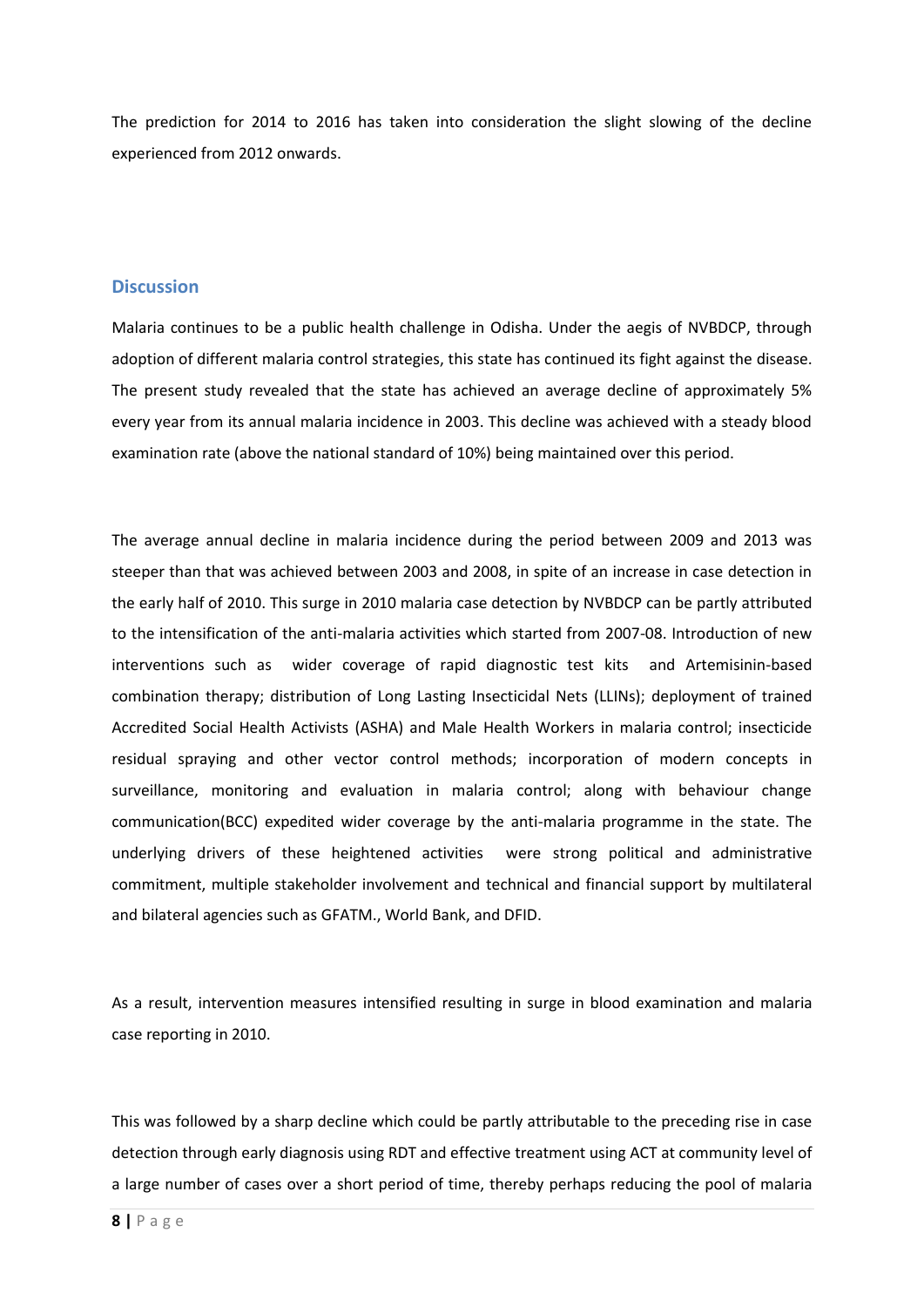parasite reservoir in the community and interrupting transmission of the disease through widespread use of insecticide-treated bed nets during this period.

It was seen that, the absolute decline of malaria incidence was proportionately higher in the cluster of districts with higher disease burden in 2003 and the decline was not significant in the cluster with Low endemicity as there was less malaria burden at baseline in those districts. Again, it is also likely to be due to differential and targeted allocation of resources in the districts as per their endemicity and because new programmatic measures were perhaps initiated in the areas where they were needed most and then scaled-up in other areas.

The sharp decline in the latter half of 2010 and in 2011 slowed down in 2012 and 2013 which was reflected in the prediction for the next three years of 2014 to 2017, thus raising the concerns for possible slowing of the success achieved, as was historically experienced by the country in the sixties. From the prediction model, the goal of achieving annual malaria incidence of <1/1000 seems unlikely by 2017 for the whole state, with southern seven districts that include Kandhamal, Kalahandi, Rayagada, Koraput, Nawarangpur, Nuapada and Malkangiri continuing to be in the Very High (>10 Annual Malaria Incidence) zone of endemicity consistently though each of these districts achieved remarkable decline from their higher baseline burden.

To conclude, the state has achieved remarkable decline in malaria incidence over the last 11 years, attributable to intensified activities, supported by many bilateral and multi-lateral agencies; but such decline needs to be consolidated and any disease resurgence prevented by continuation of such support for anti-malaria strategies and their translation into ground-level activities in the state.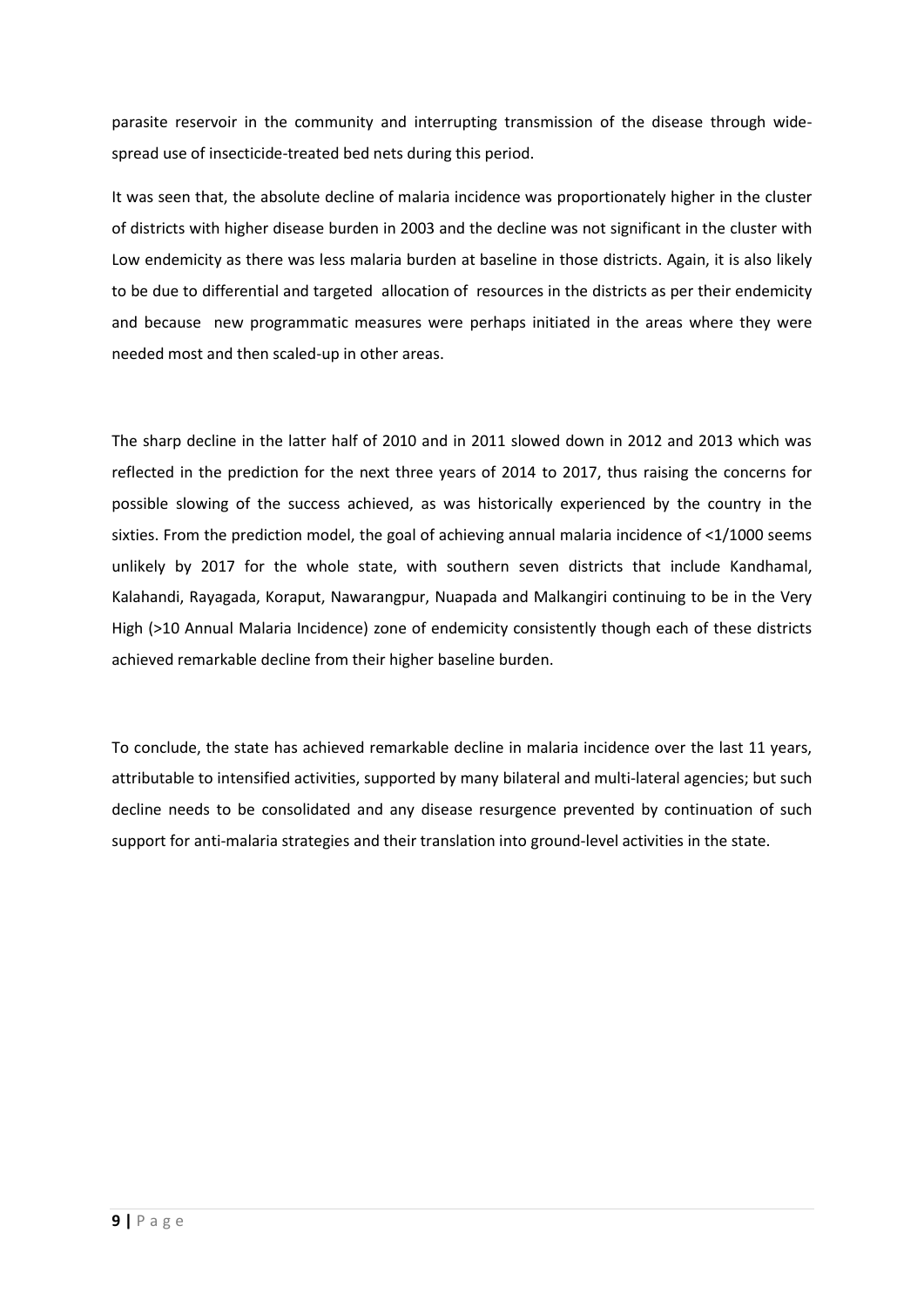## <span id="page-9-0"></span>**BACKGROUND**

Malaria is one of the major public health concerns in India. India's varied geography, ecological diversity and climatic variability make it an ideal place for malaria vectors to breed and transmit the parasite<sup>1</sup>. The disease which was earlier confined only to rural areas has now taken different forms like urban, industrial, plains and forest malaria<sup>1</sup>, thus creating extensive breeding sites for the vectors. Besides this, emergence of new features such as vector resistance to insecticides, shifting of parasitic load towards P. falciparum, emergence of resistant parasites<sup>2</sup>, etc., have made the malaria burden in India more complex and hard to control. In the year 2012, India contributed about 52% of the total cases out of the 2 million confirmed malaria cases in South- East Asia<sup>3</sup>. Nonetheless, India has witnessed a considerable decline in reported malaria cases and deaths from 1996 onwards from nearly 3.04 million reported malaria cases and 1010 deaths in 1996 to 0.85 million cases and 519 deaths in 2013<sup>4,5</sup>. However, the actual malaria cases and deaths in the country have been presumed to be often greater than reported <sup>6,7</sup>.

According to the projections of World Malaria Report 2013, India is likely to reduce by 2015, its malaria case incidence by 50-75% as compared to 1990, which makes it likely to attain the United Nations' Millennium Development Goal targets on malaria. This progress in the malaria situation in the country can be attributed to several factors, namely increased political commitment; concerted national and international efforts and tremendous expansion in financing through various mechanisms<sup>4,8</sup>.

The epidemiology of malaria in India, which comprises 29 states and 7 Union Territories (UTs), is complex and is remarkably varied spatially and temporally<sup>9</sup>. The intra and inter-state diversity in topographic and climatic factors greatly influence the variability in distribution of malarial parasites and their vectors<sup>10</sup>. The north-east, central and eastern states of India are the high malaria transmission zones accounting for nearly 80% of total malaria incidence and deaths reported in the country  $^{11}$ . Among these, the worst affected state is Odisha<sup>6</sup>. Odisha as a state has been one of the biggest contributors to the national burden of malaria<sup>6</sup>. With only about 4% land area and 3% population of India, Odisha accounted for 26.9 % of malaria cases, 46.7 % of total Plasmodium falciparum cases and about 17.6 % of all reported deaths across the country in 2013<sup>5</sup>.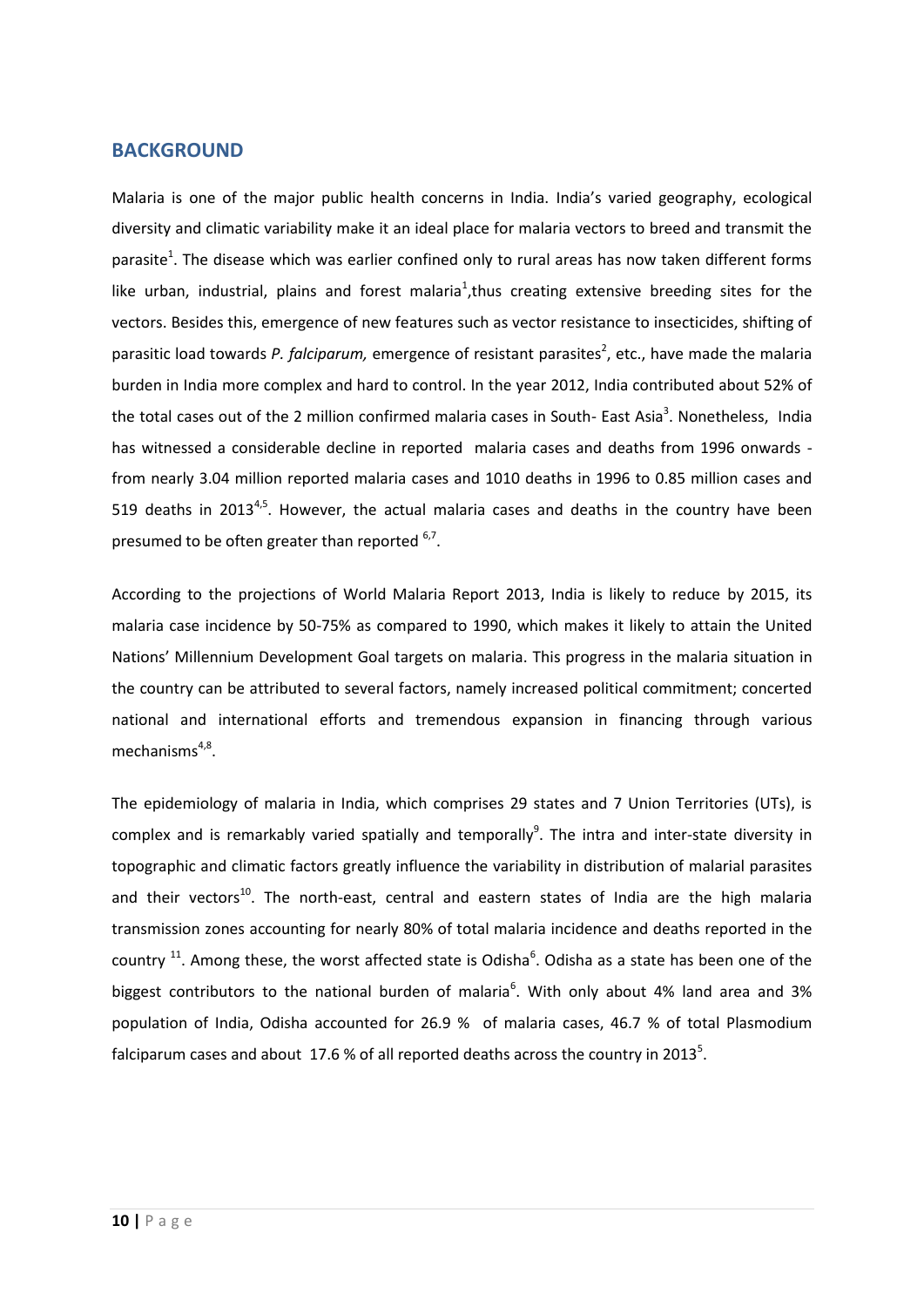## <span id="page-10-0"></span>**History of malaria burden and changes in program strategies**

The study of the history of the malaria problem and the control activities to mitigate it in the country is essential to put the malaria epidemiology in India or any of its states in the right perspective.

In a population of 360 million in 1947, 75 million cases of malaria and 0.8 million deaths were reported in pre-independent India. The National Malaria Control Programme (NMCP) was rolled out in 1953 with an objective of reducing the case load, with focus on Indoor Residual Spray (IRS) in high endemic areas. Cases of malaria came down remarkably quickly to 2 million in 1957.

In 1958, the National Malaria Eradication Programme (NMEP) was launched, with the objectives of ending malaria transmission and elimination of reservoir of infection, with enhanced active surveillance and IRS with DDT (attack phase). NMEP brought in further rapid fall in malaria burden by 1965 only 0.1 million cases and no deaths were reported across the country. Epidemiological surveillance was initiated in 1961, and by 1966, malaria was practically eradicated (fulfilled technical criteria) from nearly half of the country. These areas entered into the maintenance phase of the programme, which meant vertical programmatic structures were withdrawn, and malaria eradication programme was integrated into the general public health services.

However, unfortunately, a rapid resurgence in malaria incidence leading to extensive malaria outbreaks across the country in areas that had moved into consolidation and maintenance phase forced a programme reversion back into attack phase. In 1976, cases had peaked at 6.47 million which led to 59 reported deaths. Technical, administrative and operational problems of the existing anti-malaria strategy prevalent during that period led the Government of India to adopt the Modified Plan of Operation (MPO) in 1977 to reduce morbidity and prevent deaths, and the strategy changed from eradication to containment. Containment was strategized through a seven-pronged approach: Selective IRS and focal spray, active and passive surveillance, re-organization of malaria units at state, zonal, district and block level, making malaria laboratories functional at block PHC level, ensuring availability of anti-malaria drugs through DDC (Drug Distribution Centres) / FTDs (Fever Treatment Depots) in each village, initiating operational research and training, and public cooperation through voluntary agencies. An increasing Pf rate led to the rollout of the Plasmodium falciparum containment programme (PfCP) in 55 districts in 1977, with initiation of Pf drug resistance monitoring as well. The strategies under MPO led to a decrease in malaria cases to 2.18 million in 1984 and PfCP led to a decrease in Pf cases from 0.85 million in 1976 to 0.65 million in 1984.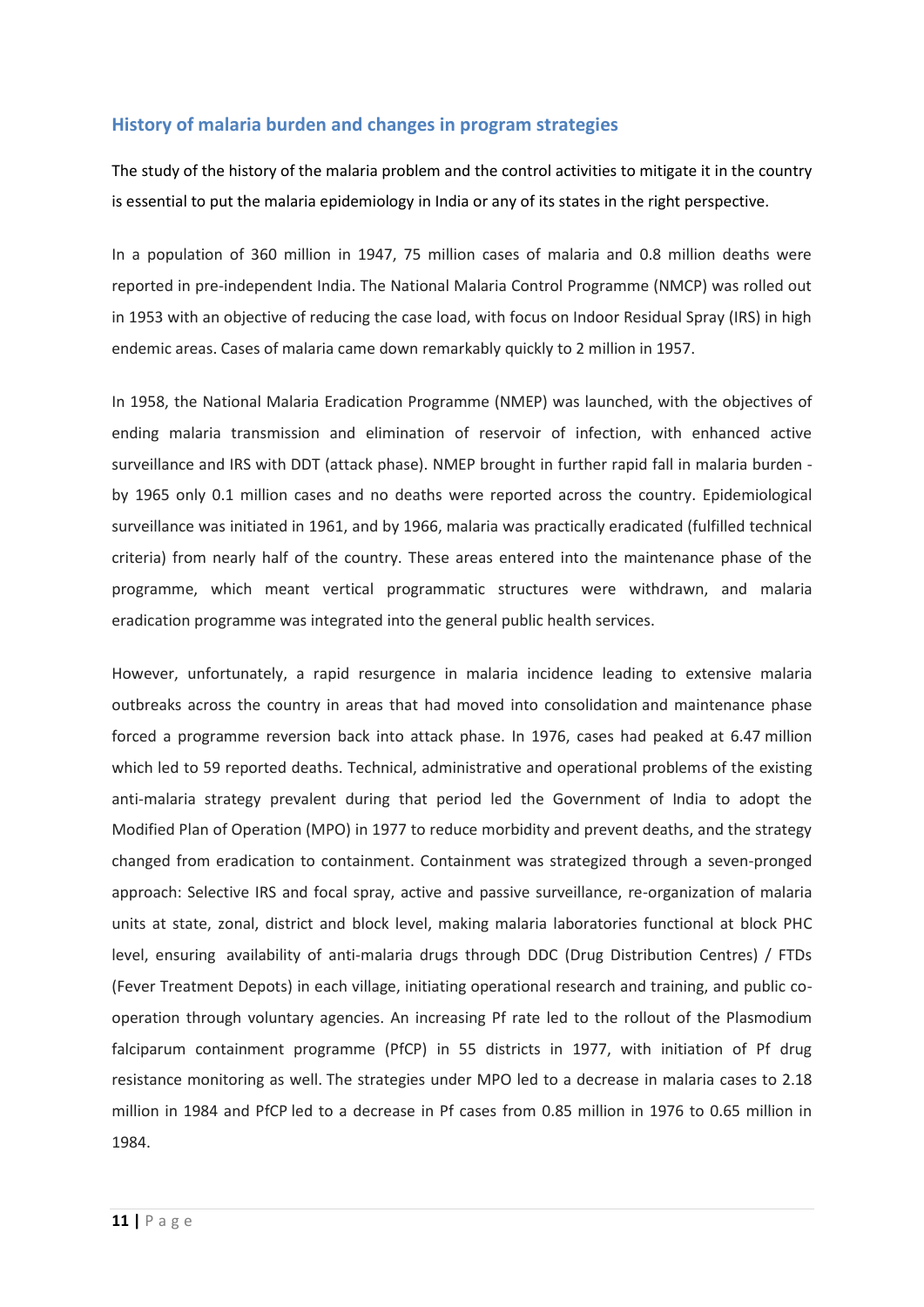With reduction in cases, there was a reduction in resources, and programme interventions like IRS were reduced in scope<sup>12</sup>. This resulted in large scale outbreaks of malaria which occurred in several parts of the country in 1994. This led to the launch of Malaria Action Programme in 1995 with focussed approaches and prioritised inputs to high endemic areas. In 1997, Enhanced Malaria Control Project (EMCP) was launched, with World Bank assistance, renewing the emphasis on malaria control in predominantly tribal areas, with additional inputs on human resources; as well as early diagnosis and prompt treatment (EDPT). Selective vector control, capacity building, behaviour change communication, operational research, Management Information System (MIS) and epidemic preparedness were the other thrust areas of this initiative. In 1998, since the focus of the programme had moved from eradication to control, the name was changed to the National Anti-Malaria Programme (NAMP). In 2003, with integration of various vector borne disease control programmes under a single umbrella, the National Vector Borne Disease Control Programme (NVBDCP) was rolled out.

World Bank supported the Enhanced Malaria Control Project (EMCP) from 1997-2005 in 100 districts of eight high malaria incidence states, including Odisha, and from 2009-2013 in 124 high endemic districts across nine states, again including Odisha. The Intensified Malaria Control Programme (IMCP) funded by Global Fund for the Fight against HIV/AIDS, Tuberculosis and Malaria (GFATM) was operational from 2005-2010 in 106 districts of 10 states, including Odisha. The mainstay of both EMCP and IMCP inputs in the project districts were Rapid Diagnostic Tests (RDTs), Artemisinin Combination Therapy (ACT), Insecticide Treated Bed Nets (ITNs) and Health Systems Strengthening (HSS).

Various such inputs and approaches from projects were harmonized under the aegis of NVBDCP in the form of:

- Surveillance and case management, including Case detection (passive and active), Early Diagnosis and Complete Treatment, Sentinel surveillance;
- Integrated Vector Management (IVM), including Indoor Residual Spray (IRS), Insecticide Treated bed Nets (ITNs) / Long Lasting Insecticide treated Nets (LLINs), Anti-larval measures including source reduction;
- Epidemic preparedness and early response; and
- Supportive Interventions, which include Capacity building, Behaviour Change Communication (BCC), Inter-sectoral collaboration, Monitoring and Evaluation (M & E), Operational research and applied field research.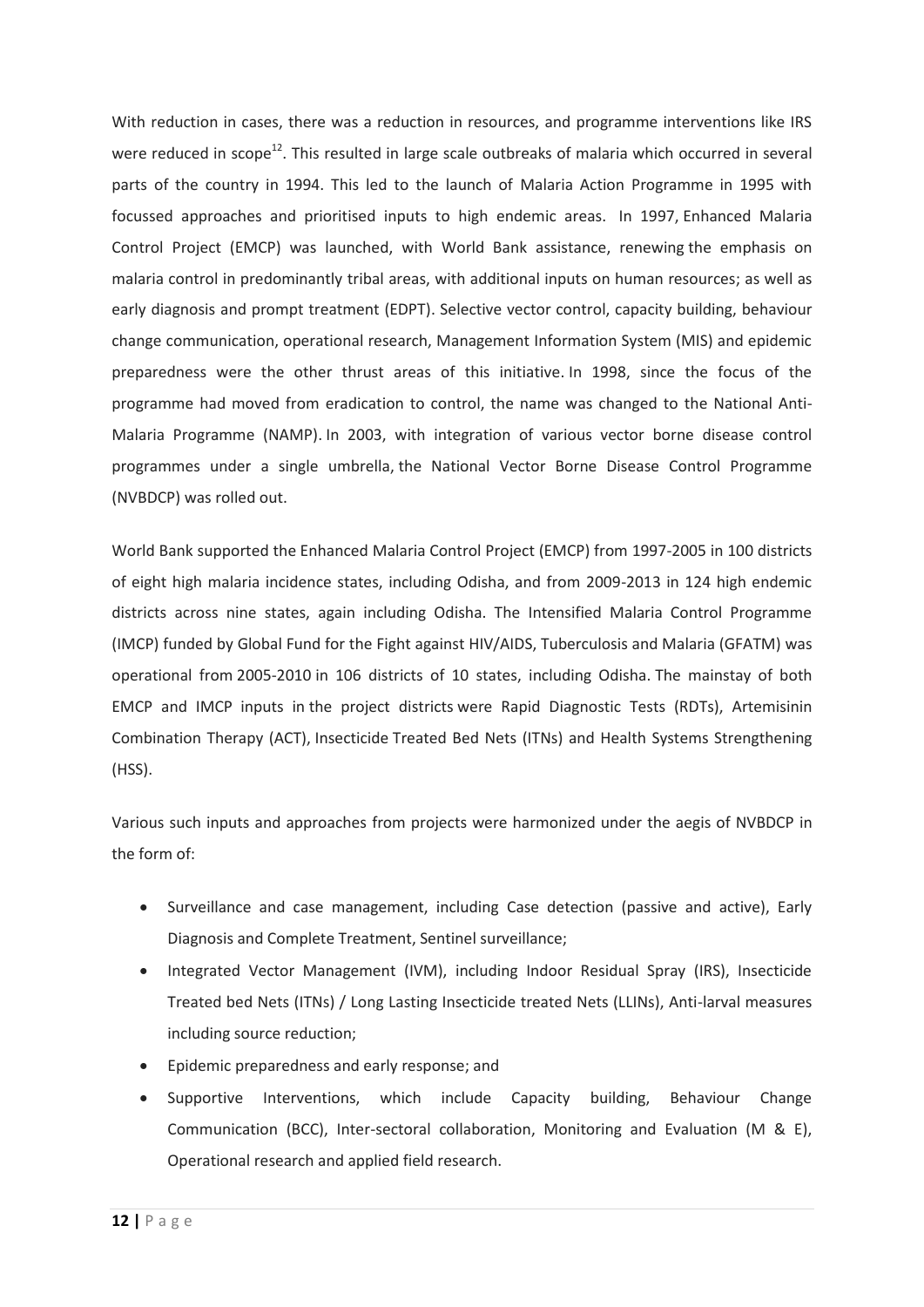Over the years, Odisha has also continued its combat against malaria through several malaria control activities in convergence with the national strategies as mentioned above and often through externally funded projects bilaterally supporting the state malaria initiatives, which included the DFID funded Odisha Health Sector and Nutrition Support Plan. The OHSNP has contributed to the programme through technical and financial support from 2007-08 onwards, primarily to support capacity building of ASHAs, monitoring and evaluation through Lot Quality Assurance Sampling (LQAS), procurement systems strengthening, LLIN procurement, distribution and behaviour change campaigns, IRS and gap funding for RDTs, ACT and synthetic pyrethroids. Innovations like the Mo Mashari initiative of providing LLINs to pregnant women in the absence of chemoprophylaxis; and to tribal residential school children in high endemic areas were rolled out.

## <span id="page-12-0"></span>**PURPOSE AND OBJECTIVE**

As mentioned earlier, the malaria situation in India has witnessed a considerable decline over the years in spite of various pitfalls in the anti-malaria activities mounted by the public health system of the country; clearly the strengths of the programmes outweighing their weaknesses. This has also been witnessed in Odisha, the malaria epidemiology of which has not been extensively studied. Hence the study of malaria epidemiology in the state, mainly focusing on temporal and spatial distribution will help in characterization of the disease trends in Odisha. This will indicate the effectiveness of the historical and current measures and hence will influence future policy with regards to the magnitude of intensification and targeting of the control measures required to achieve the ultimate goal of eliminating malaria as per NVBDCP strategies.

Consequently, this study aims to analyse the programmatic malaria data generated by NVBDCP in the state over the last eleven years, from 2003 to 2013, in order to describe the trends of the disease in Odisha and to predict the disease trends in near future in the state.

## <span id="page-12-1"></span>**METHODS**

#### Data

Data was collected from NVBDCP of Odisha. District-wise monthly data from NVBDCP consisted of blood samples examined from suspected malaria cases (examined by smear microscopy up to 2010 and both smear microscopy and Rapid Diagnostic Test (RDT) in post-2010 period); cases of malaria confirmed either by smear microscopy or RDT, and the number of deaths ascribed to malaria. The district-wise and month-wise data were collected and then compiled to construct the data for the state.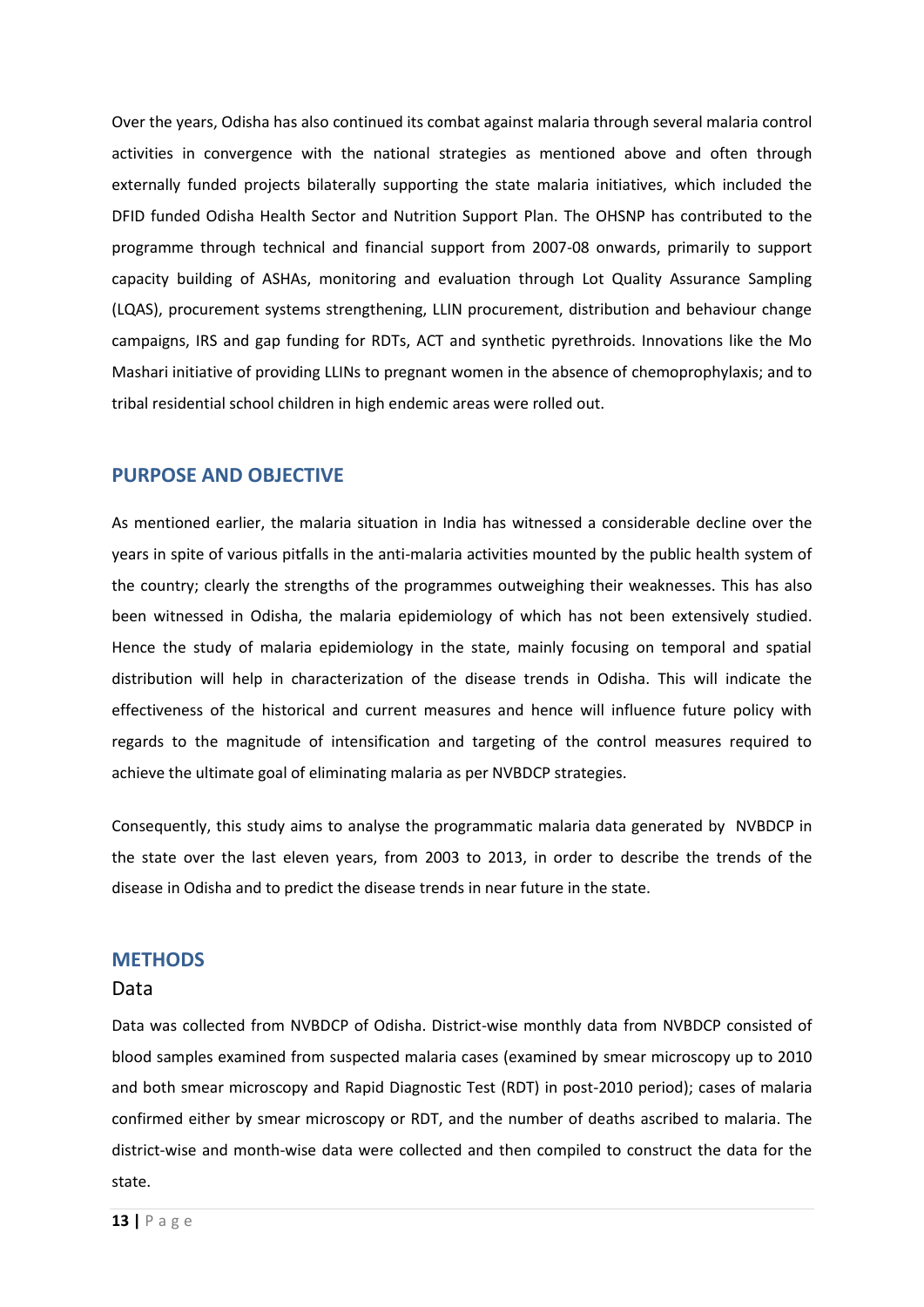Data obtained from 2003 through 2013 were in a standardized, retrievable and comparable monthwise and district-wise format, hence information before 2003 was not considered for the analysis.

The month-wise data over the 11 years considered for the study were initially structured as a multiple time-series for malaria incidence/1000/year (referred to as Annual Parasite Index [API] and blood examination rate/100/year (referred to as Annual Blood Examination Rate [ABER] in malaria control parlance in India). The blood examination rate in our analysis included both samples for blood smear examination and blood samples examined by RDT in the post-2010 period. The monthly rates were annualized for convenience of spatial comparison and standardised comparison with key benchmarks of NVBDCP.

Mid-year population was used for computing these rates from 2003 to 2010, calculated based on the 2001 census population of the state and then factoring in the annual growth rate estimated for the population of Odisha. For 2011 to 2013, similar procedures were followed with 2011 census population.

#### <span id="page-13-0"></span>**DATA ANALYSIS**

#### <span id="page-13-1"></span>**Estimation of trend and seasonality**

#### **Pooled analysis of Odisha data**

The pooled malaria incidence data of the state from 2003 to 2013 was initially decomposed to describe the deterministic components of the malaria incidence time-series, comprising the seasonality of the disease occurrence and the secular trend. The trend was described using a locally weighted scatterplot smoothing line (lowess). The stochastic component of the time-series i.e. the seasonality-adjusted and the trend-adjusted random fluctuations were also extracted from the decomposed data. The same decomposition procedure was also repeated for blood examination time-series for the state ranging from 2003-2013.

The annual trend of malaria incidence as well as blood examination was estimated initially by modelling malaria incidence using generalized least square regression and time as the only explanatory variable in the model. A correlogram and a partial correlogram of the residuals of the initial model were graphically plotted with each time point as the lag. From the correlograms the underlying structure of the serial dependence of the residuals of the initial model was examined with regards to their order of Autoregression (AR) and Moving Averages (MA) parameters. These parameters were then included in the model, to control for the serial dependence of the residuals.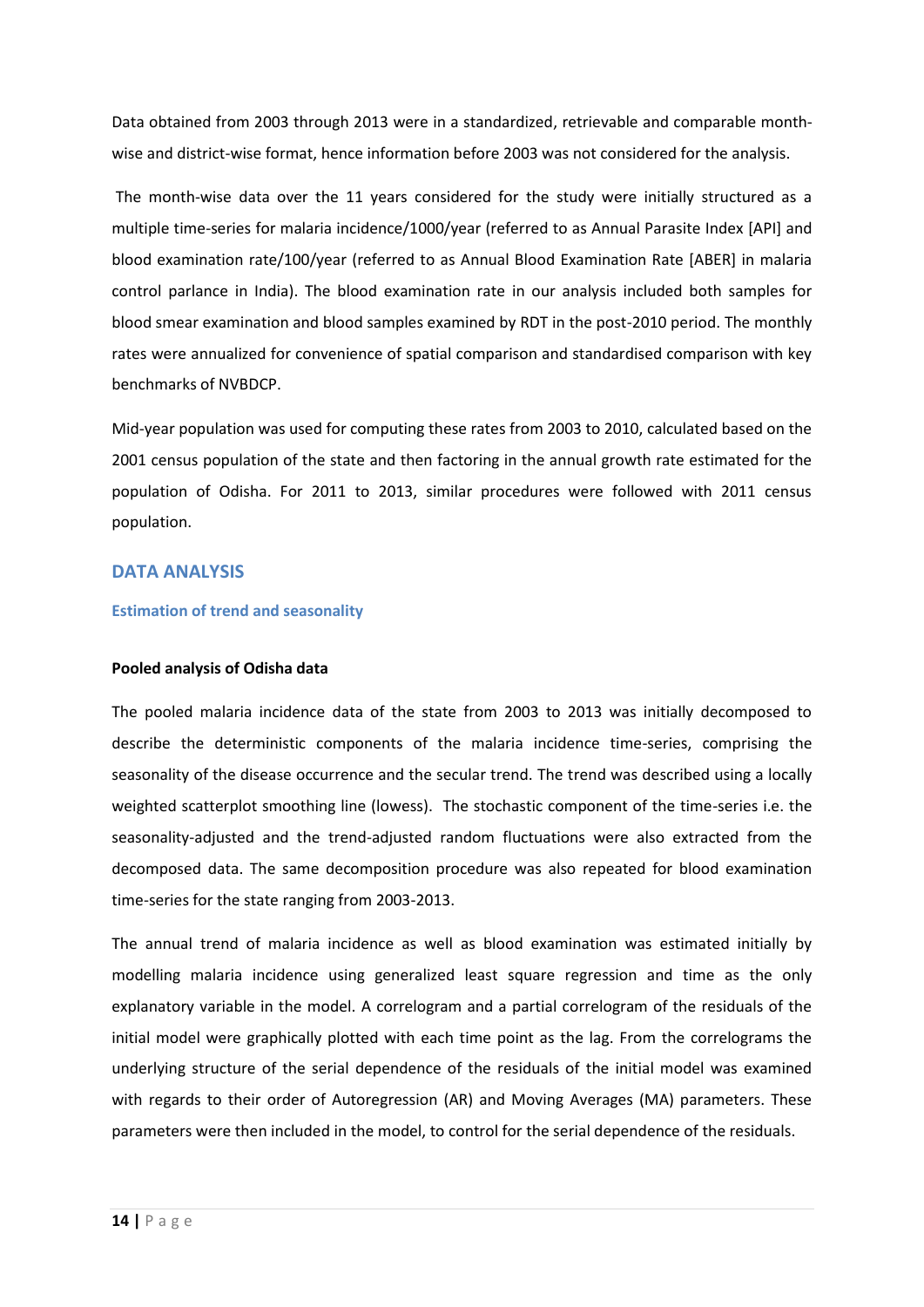As the malaria case detection rate is used as the proxy variable for the malaria incidence in the analysis, it is expected that the rate would be subject to influences from the operational fluctuations of NVBDCP. Blood examination rate is considered as the key surveillance indicator of the programme which was the used in the multi-variable regression model to adjust for such programmatic fluctuations; an adjusted time trend of malaria incidence was computed.

#### <span id="page-14-0"></span>**Analysis of two periods of data**

A major change of strategy of malaria control through NVBDCP in the state in 2009 onwards was introduced in the form of RDTs and ACT and also involvement of ASHAs for malaria surveillance, diagnosis and treatment. Hence, the historic data of 2003-2013 were also divided into two segments for our analysis: the first phase comprising 2003-2008 and the second phase comprising 2009-2013 data. Trends of malaria incidence and blood examination were examined and estimated using the same processes as above.

#### <span id="page-14-1"></span>**Analysis of districts stratified by baseline disease burden**

Districts were stratified as per their Annual Malaria Incidence (AMI) of 2003, the year which is considered as the baseline for the study. The Annual Malaria Incidence of 2003 for those districts which had Annual Blood Examination Rate (ABER) of less than 10% of the population was corrected for low ABER as per NVBDCP guidelines. The districts were stratified into the four following clusters: 0-1.9, 2-4.9, 5-9.9 and  $\geq$  10, the numbers denoting the Annual Malaria Incidence of the districts for 2003. The respective clusters were named as "Low", "Moderate", "High" and "Very High". There were 18 districts in the Very High, 4 districts in High, 3 districts in Moderate and 5 districts in Low clusters. The names of the districts are mentioned in the Appendix II. These districts were also high malaria burden districts of the state, which received targeted interventions<sup>2</sup>. Trends of malaria incidence in these four clusters were estimated using the same process as mentioned above.

#### <span id="page-14-2"></span>**Prediction**

The prediction of the malaria incidence in Odisha state using the NVBDCP data from 2001-2013 was carried out using Holt-Winters exponential smoothing models. The forecasting was done for the next three years i.e. from 2014 to 2016 to have reasonable margin of errors from the existing historic data that were analyzed. The appropriateness of the predictive model was checked using Box-Ljung test.

#### <span id="page-14-3"></span>**Spatial distribution of malaria**

The districts of Odisha were stratified into four groups using the above-mentioned cut-points and the districts were colour coded in the state-map using their ABER-corrected API. The exercise was conducted once at baseline i.e. 2003 and then repeated for 2008 and 2013 to display the progress of each individual district with regards to the burden of their disease.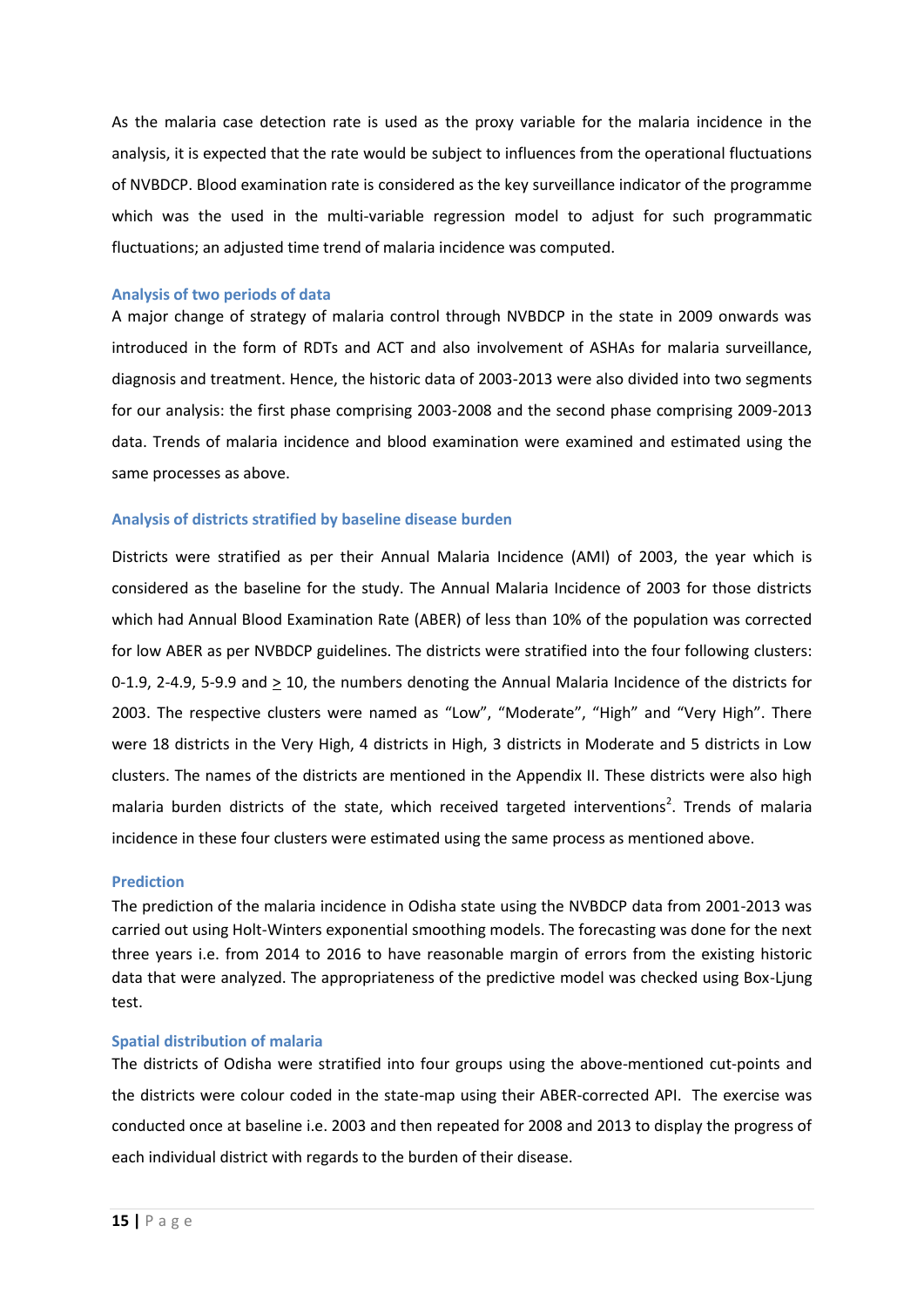## <span id="page-15-0"></span>**RESULTS**

The AMI of Odisha has declined to 5.28 in 2013 from 10.82 per thousand population in 2003. Annual blood examination rate of the whole state has almost remained unchanged to 11.77% in 2013 from 11.25% in 2003 (Table 1).

| Year | <b>Malaria cases</b><br>detected by<br><b>NVBDCP</b> | <b>Blood slides</b><br>examined by<br><b>NVBDCP</b> | Mid-year<br>Population | <b>Annual Malaria</b><br>Incidence per<br>1000 population | <b>Annual Blood</b><br>Examination<br>Rate $(\%)$ |
|------|------------------------------------------------------|-----------------------------------------------------|------------------------|-----------------------------------------------------------|---------------------------------------------------|
| 2003 | 409445                                               | 4256451                                             | 37833200               | 10.82                                                     | 11.25                                             |
| 2004 | 398305                                               | 4188029                                             | 38347469               | 10.39                                                     | 10.92                                             |
| 2005 | 391830                                               | 4770794                                             | 38861739               | 10.08                                                     | 12.28                                             |
| 2006 | 376214                                               | 4920147                                             | 39376009               | 9.55                                                      | 12.50                                             |
| 2007 | 364318                                               | 4805306                                             | 39890279               | 9.13                                                      | 12.05                                             |
| 2008 | 343778                                               | 4790798                                             | 40404549               | 8.51                                                      | 11.86                                             |
| 2009 | 359493                                               | 4826635                                             | 40918818               | 8.79                                                      | 11.80                                             |
| 2010 | 364432                                               | 4971009                                             | 41433088               | 8.80                                                      | 12.00                                             |
| 2011 | 308374                                               | 4659729                                             | 41947358               | 7.35                                                      | 11.11                                             |
| 2012 | 248948                                               | 4555739                                             | 42633052               | 5.84                                                      | 10.69                                             |
| 2013 | 227990                                               | 5078508                                             | 43147321               | 5.28                                                      | 11.77                                             |

| Table 1. Annual Malaria Incidence and Blood Examination Rate, 2003-2013, Odisha |  |  |  |
|---------------------------------------------------------------------------------|--|--|--|
|---------------------------------------------------------------------------------|--|--|--|

## <span id="page-15-1"></span>**Trends of pooled data for Odisha, 2003-2013**

The pooled malaria incidence of Odisha state for the period 2003 to 2013 along with blood examination rate for the same period in the state is plotted in Fig. 1.



**Figure 1. Malaria incidence vs blood examination rate, Odisha, 2003-2013**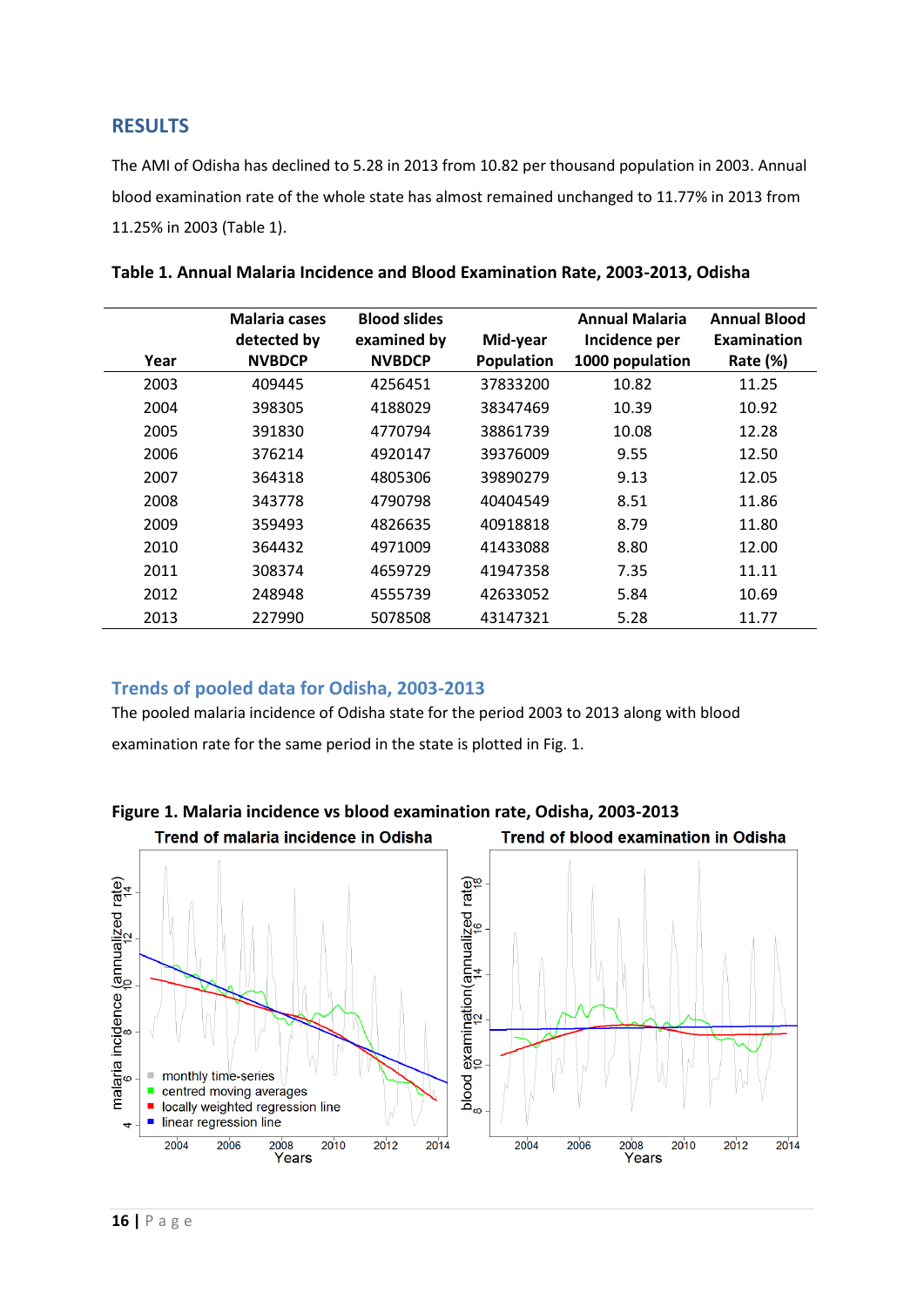The plots demonstrate that there have been a significant peak in malaria incidence during later part of 2010.

The linear trend for malaria incidence over the 2003 to 2013 period is -0.49 per 1000 population (95% CI: -0.60 to -0.37) illustrating a significant annual decline which even got heightened to -0.54 (95% CI: -0.78 to -0.30) after adjustment for blood examination rate (Table 1). In comparison the blood examination rate underwent hardly any change with the annual decline estimated to be of 0.02 percentage points (95% CI: -0.12 to 0.08) over the same period in the state.

## <span id="page-16-0"></span>**Seasonal variability of the trends**

The seasonal variability for malaria incidence was noticeable with a near monotonous pattern over the years, with mean highest monthly incidence registered during July, showing a 41% increase of incidence from the annual mean incidence. The lowest incidence was observed on an average in the month of January when 25% less cases were emerging than the annual mean incidence (graphs shown in Appendix I). Over the period the peak incidence of the disease showed a slight shift to the right, July being the month of average peak incidence in 2003-2008 period which changed to August during 2009 to 2013.

## <span id="page-16-1"></span>**Analysis of two periods**

The linear slope of decline in malaria incidence between 2003 and 2008 was flatter as compared to the period of 2009 to 2013 (Fig. 2) in spite of a clearly discernible peak in incidence in 2010 followed by sharp decline thereafter. The slight slowing of the decline from 2012 onwards is also evident from the non-linear smoothers in Fig. 2.



**Figure 2 Malaria Incidence during two periods, Odisha, 2003-2008 vs 2009-2013**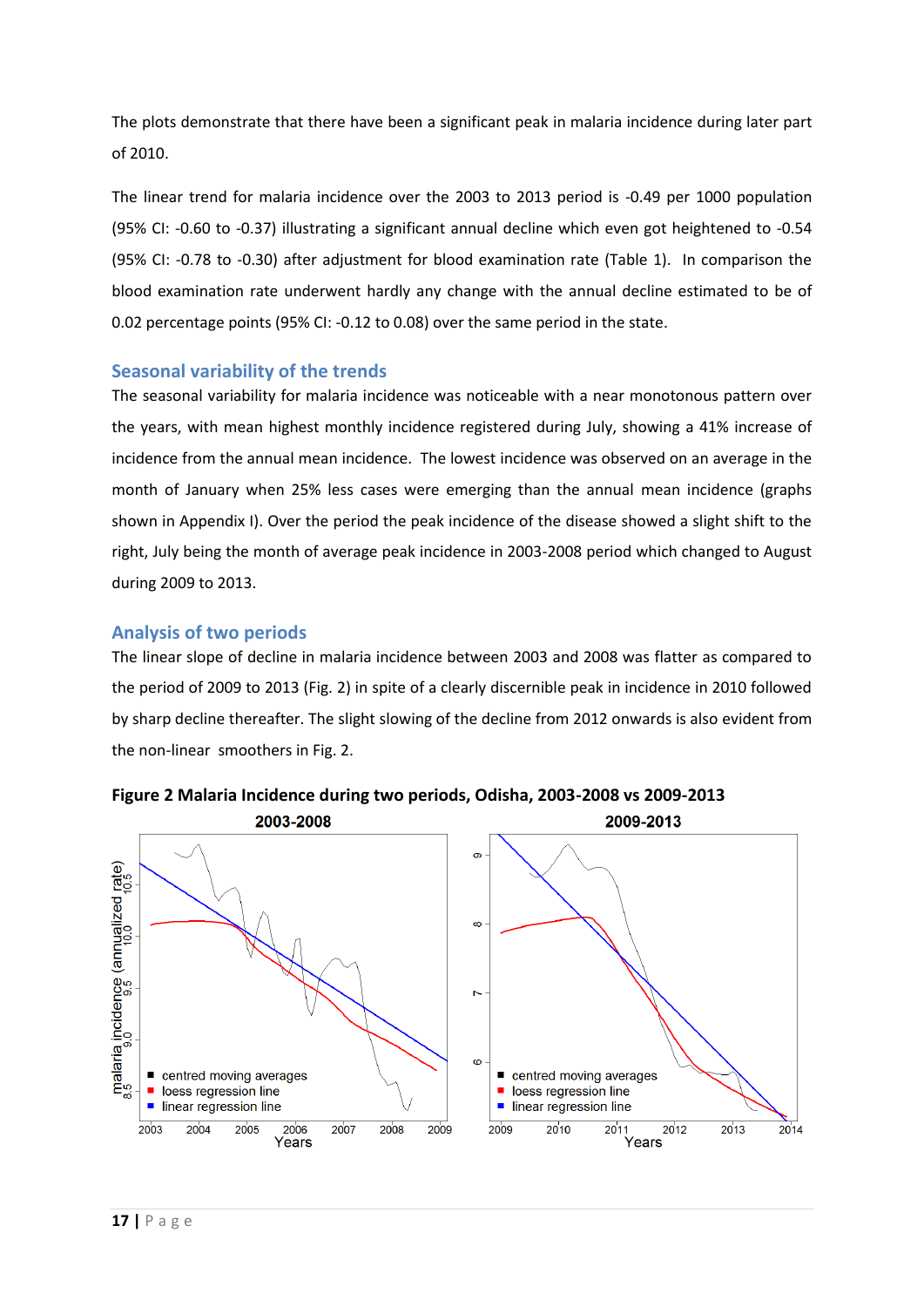The estimates of the annual decline for 2003-2008 was -0.44 per 1000 population (95% CI: -0.63 to - 0.26) which after adjustment for blood examination rate increased to -0.57 per 1000 population (95% CI: -0.77 to -0.37). In comparison, the annual decline during the period of 2009-2013 was -0.81 (-1.46 to – 0.18) which slightly increased to -0.83 (-1.30 to -0.37) after adjustment for blood slide examination(Table 1).

The blood slide examination rate increased by 0.28 percentage points (95% CI: 0.06 to 0.50, p=0.013) annually during 2003-2008 in the state whereas the change during 2009 to 2013 was not significant.

|                                                 | 0f<br>estimate*<br>Trend<br>malaria<br>incidence – unadjusted | Trend estimate* of malaria incidence<br>- adjusted for blood examination rate |
|-------------------------------------------------|---------------------------------------------------------------|-------------------------------------------------------------------------------|
| Pooled Odisha, 2003-2013                        | $-0.49$ ( $-0.60$ to $-0.37$ ), p<0.0001                      | $-0.54$ ( $-0.78$ to $-0.30$ ), p<0.0001                                      |
| Two periods                                     |                                                               |                                                                               |
| Odisha, 2003-2008                               | $-0.44$ ( $-0.63$ to $-0.26$ ), p<0.0001                      | $-0.57$ ( $-0.77$ to $-0.37$ ), p $< 0.0001$                                  |
| Odisha, 2009-2013                               | $-0.81$ ( $-1.46$ to $-0.18$ ), p=0.015                       | $-0.83$ ( $-1.30$ to $-0.37$ ), p $< 0.0001$                                  |
| Clusters as per disease burden at baseline 2003 |                                                               |                                                                               |
| Very High                                       | $-0.78$ ( $-1.06$ to $-0.49$ ), p<0.0001                      | $-0.69$ ( $-0.94$ to $-0.33$ ), p<0.0001                                      |
| High                                            | $-0.34$ ( $-0.44$ to $-0.25$ ), p<0.0001                      | $-0.44$ ( $-0.48$ to $-0.40$ ), p<0.0001                                      |
| Moderate                                        | $-0.24$ ( $-0.29$ to $-0.19$ ), p<0.0001                      | $-0.27$ ( $-0.31$ to $-0.23$ ), p<0.0001                                      |
| Low                                             | $-0.04$ ( $-0.08$ to $-0.01$ ), p=0.013                       | $-0.04$ ( $-0.08$ to 0.00), p= 0.06                                           |

| Table 2. Trends for Malaria Incidence per Annum |  |  |
|-------------------------------------------------|--|--|
|-------------------------------------------------|--|--|

\*Trend estimates are per 1000 population per year

## <span id="page-17-0"></span>**Analysis of districts stratified by baseline disease burden**

The annual relative decline of malaria incidence in Low burden districts had flatter gradient than the other three clusters of districts where the declines were comparable (Fig 3.).

The blood examination rate- adjusted gradients were -0.69 (95% CI: -0.94 to -0.33); -0.44 (-0.48 to - 0.40); -0.27 (-0.31 to -0.23) and -0.04 (-0.08 to 0.00) for Very High, High, Moderate and Low clusters respectively. For the first three clusters the annual decline although varying in absolute terms were actually very similar in terms of relative decline to their baseline; the relative estimates varying between 3-6% per annum. The blood examination rate registered a decline over the years in Very High cluster, the annual percentage point decline estimated to be -0.29 (95% CI: -0.45 to -0.14). The other three clusters experienced increase in blood examination rates during these eleven years, the annual estimates of which are 0.20 (0.39 to 9.08) for High, 0.18 (95% CI: 0.05 to 0.30) for Moderate and 0.28 (95% CI: 0.24 to 0.34) for Low.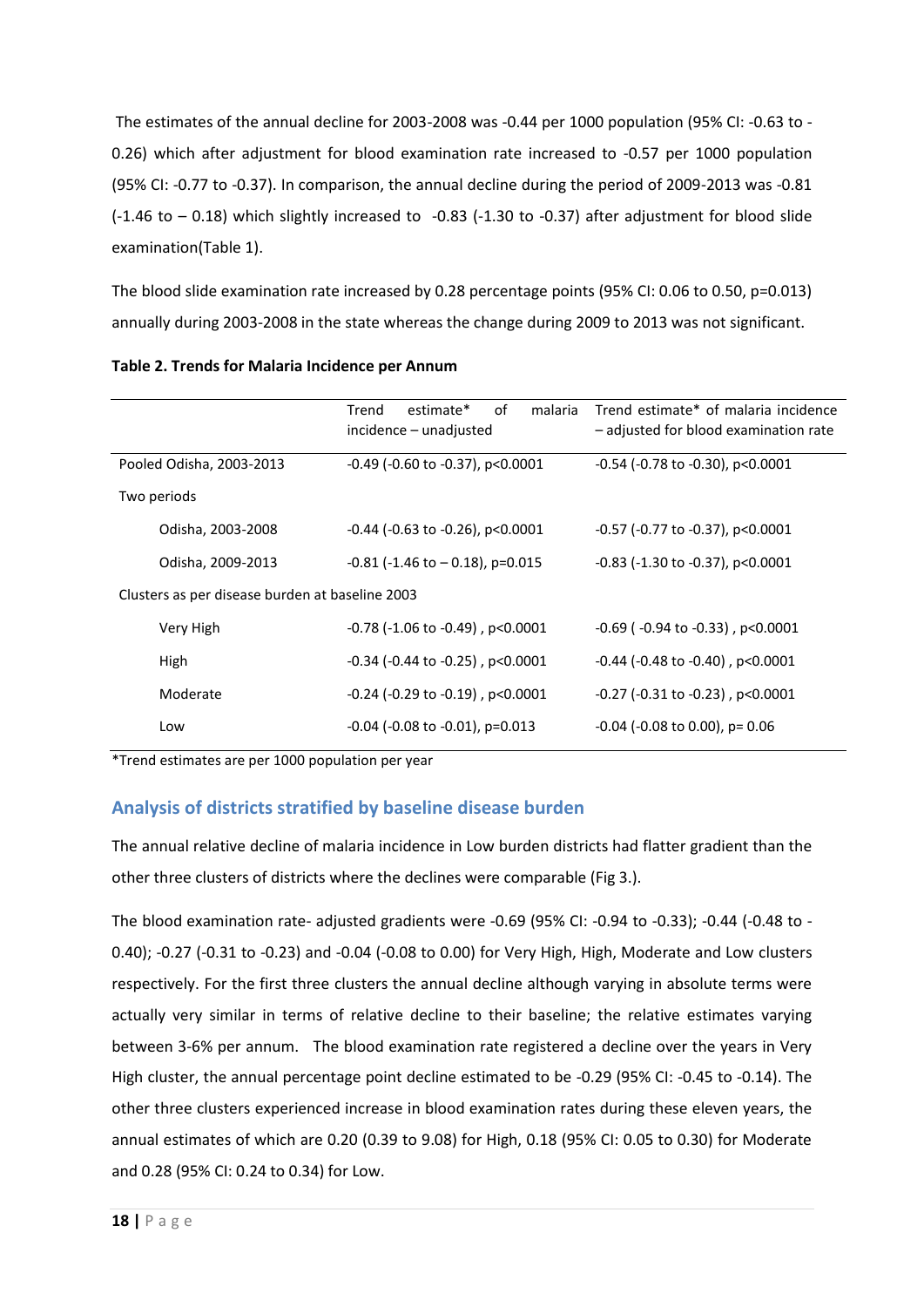

**Figure 3. Trend of Malaria Incidence in Four Clusters, classified on baseline AMI (2003)** 

<span id="page-18-0"></span>The districts in the low and moderate incidence clusters have already reached the elimination levels for malaria (AMI of 1 or less per 1000 population), and the high incidence cluster is quite likely to reach by 2017. The very high incidence cluster started out at very high levels, and has shown the steepest decline over the eleven year period, however, it is not likely to reach the elimination level by 2017 at the current rates of decline. However, for districts that have attained the elimination level, independent surveys might need to be undertaken in order to validate the findings from the reported data.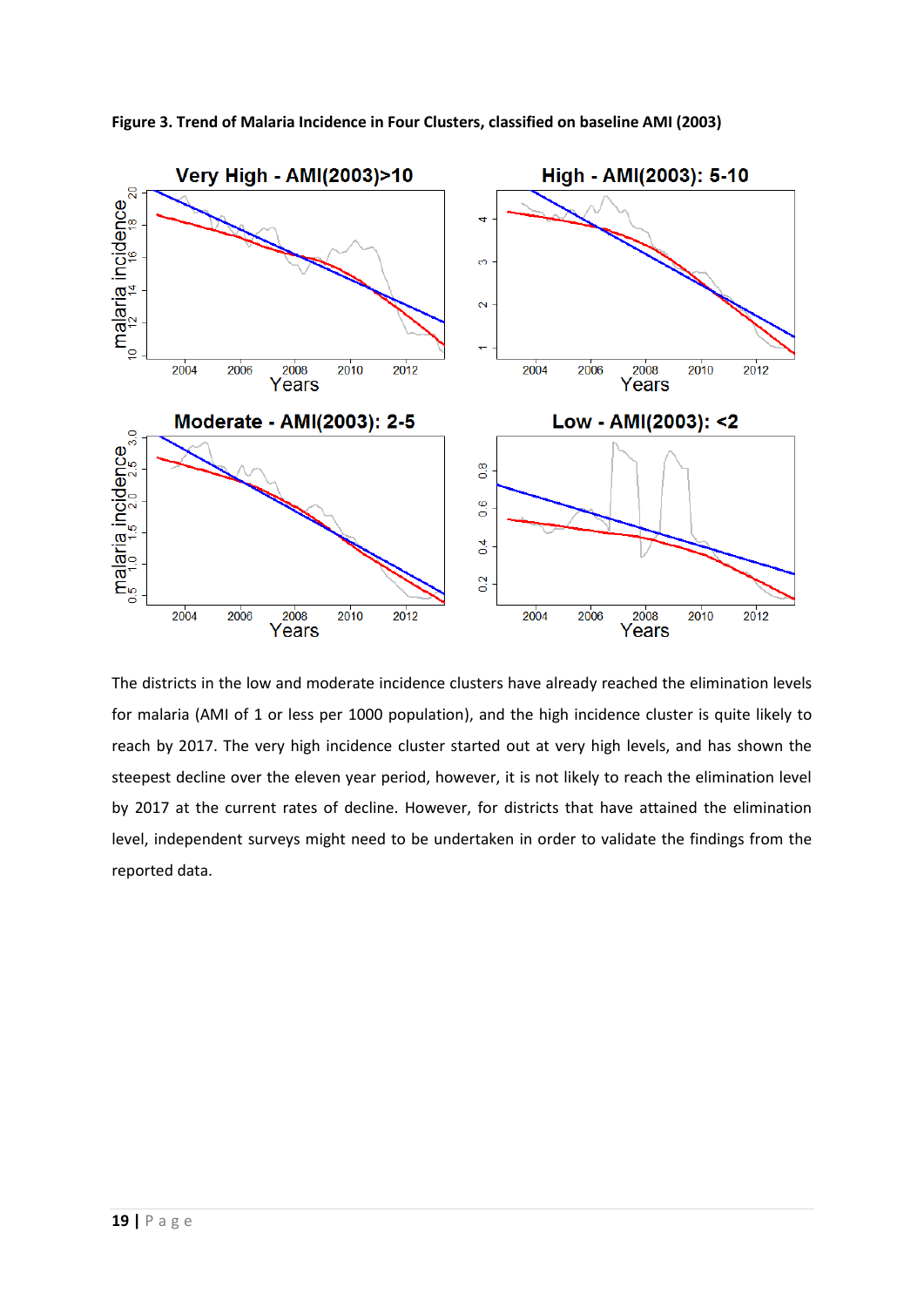## **Prediction**

The forecast for the next three years is described in Figure 4 which shows that the decline is likely to stagnate if the current trends continue.





Prediction of Malaria Incidence in Odisha (2014-2016) based on historical trends

The prediction interval (yellow representing 95% and orange representing 80% margin of error) also indicate that the rapid decline that could be achieved especially during the period of 2009 to 2013 may not be sustained unless additional or sustained inputs are contemplated. This may also imply that the eliminationl level Annual Malaria Incidence of <1 per thousand per year may not be achieved by 2017 which is the current goal of NVBDCP.

## <span id="page-19-0"></span>**Distribution of malaria**

Malaria continues to ravage seven southern districts of Kandhamal, Kalahandi, Rayagada, Koraput, Nawarangpur, Nuapada and Malkangiri and two central districts of Sambalpur and Deogarh, which are consistently in the Very High incidence zone from 2003 through to 2013. Success has been achieved in northern and western districts, some of which have been shifted from Very High to other less-burden clusters. The coastal five districts remain in the Low cluster throughout the study period.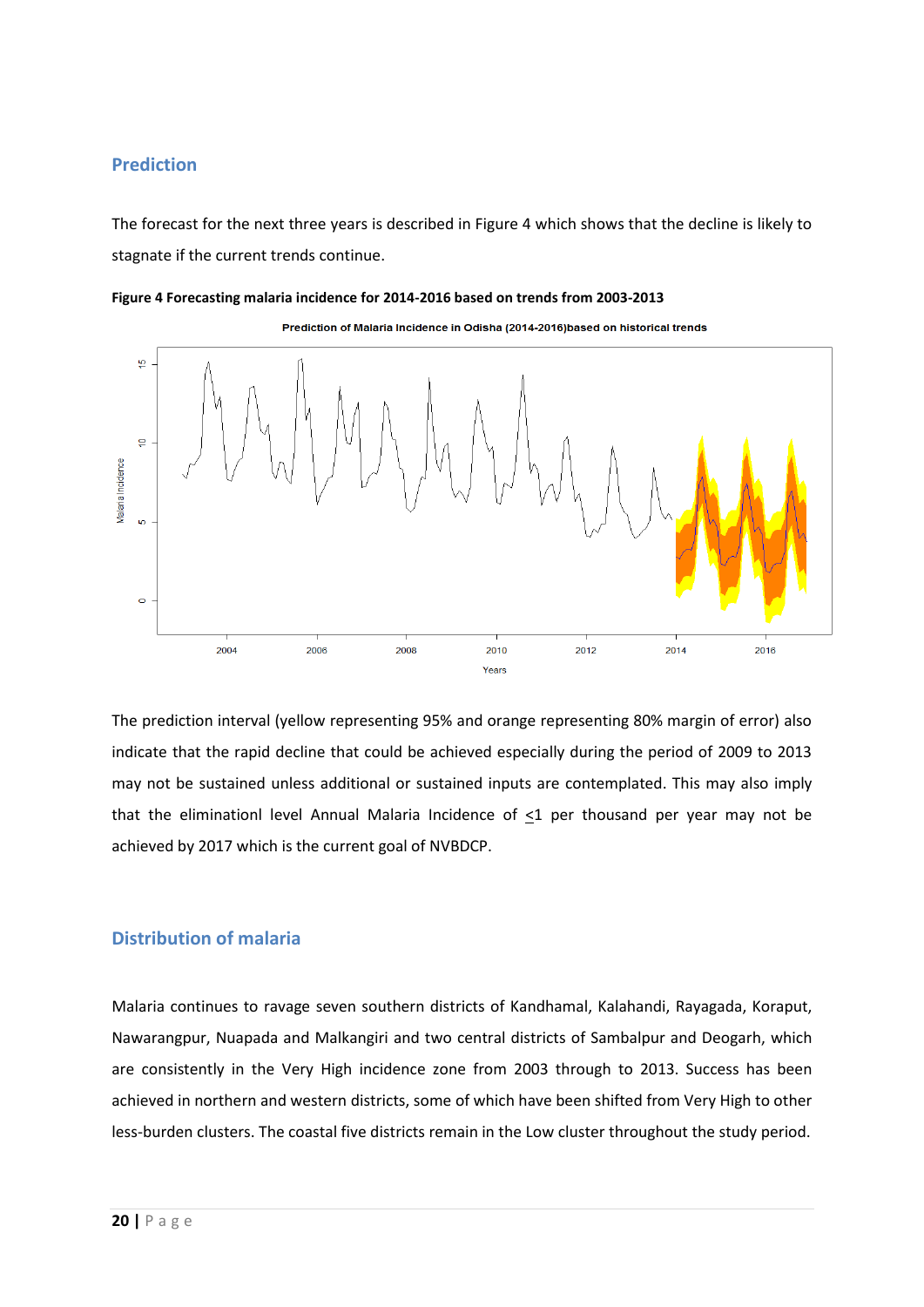

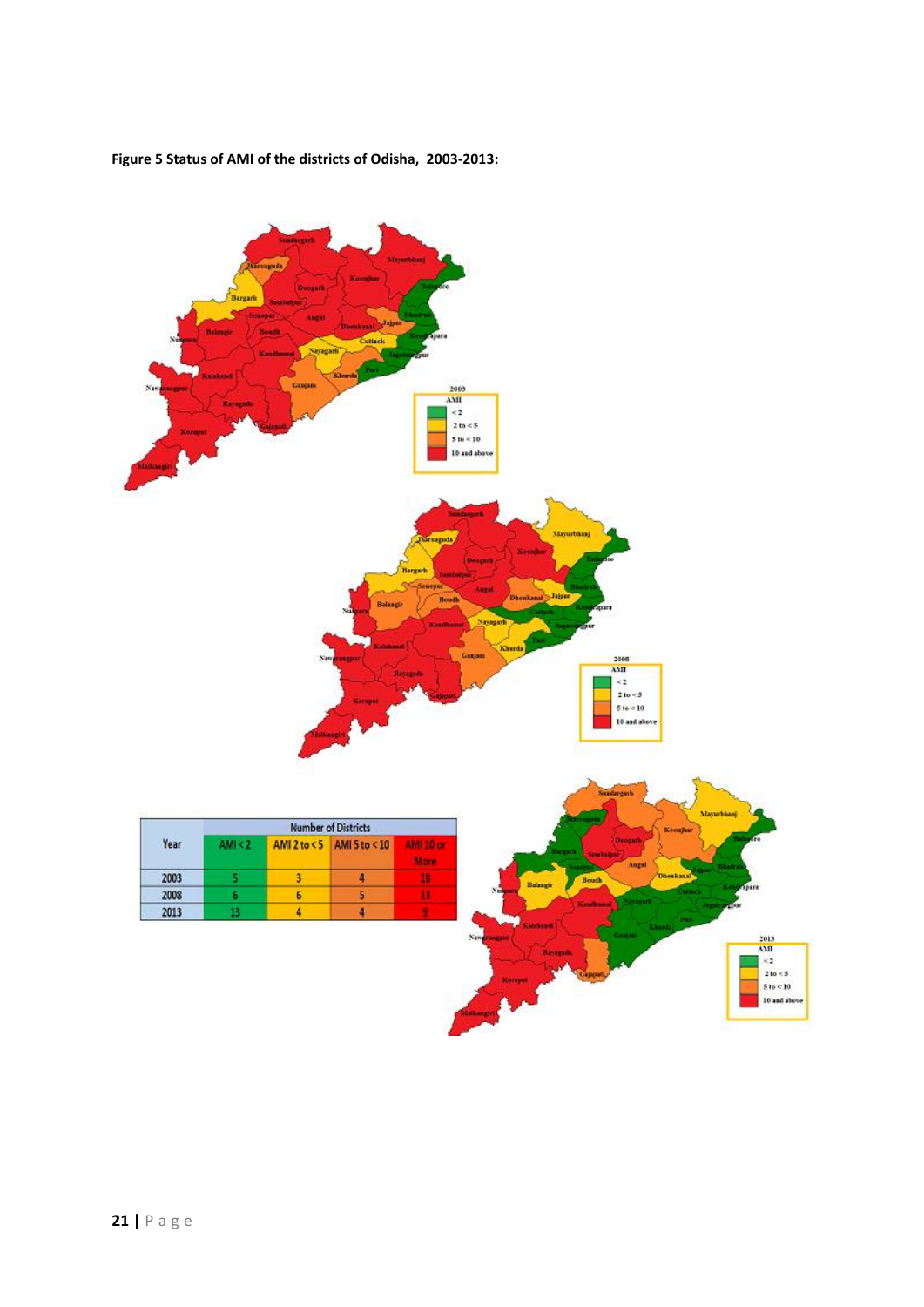## <span id="page-21-0"></span>**DISCUSSION**

The study examined the temporal trend of malaria in Odisha state over the previous completed eleven years (2003-2013) in the light of various prevention and control measures undertaken during this period by the National Vector-borne Disease Control Programme (NVBDCP) in the state, supported by various development partners, including DFID , World Bank and GFATM.

In eleven years, the state has achieved an average decline of approximately 5% every year from its annual malaria incidence in 2003, when it was almost 11 per thousand population in the state. This decline was achieved with a steady blood examination rate which is a key indicator of effective surveillance by the programme.

The average annual decline in malaria incidence during the period between 2009 and 2013 was steeper than that was achieved between 2003 and 2008, in spite of an increase in case detection in the early half of 2010.

This surge in malaria case detection by NVBDCP in Odisha in 2010, can be attributed to the intensification of early case detection and treatment activities which started from 2007-08<sup>12</sup> at community level. The sharp decline of incidence from the latter part of 2010 in the state was perhaps attributable to effective management of a large number of malaria cases leading to a contraction of the reservoir of malaria parasite in the community. This was also helped by measures to interrupt the malaria transmission cycle. The introduction and intensification of the various effective anti-malaria approaches are discussed in the following sections.

The National Malaria Drug Policy 2007 introduced ACT in view of evidence of chloroquine resistance<sup>13</sup>, which was then gradually rolled-out in the states, including in Odisha from 2008 onwards. Implementation of RDT by NVBDCP for early detection of cases at the community level were also introduced during that period. Integrated vector control and a whole new perspective on monitoring and evaluation of the programme and behaviour change communication for malaria were also key drivers of increased surveillance, treatment seeking behaviour, improved prevention and case management measures, thereby, leading to positive outputs of the Odisha malaria programme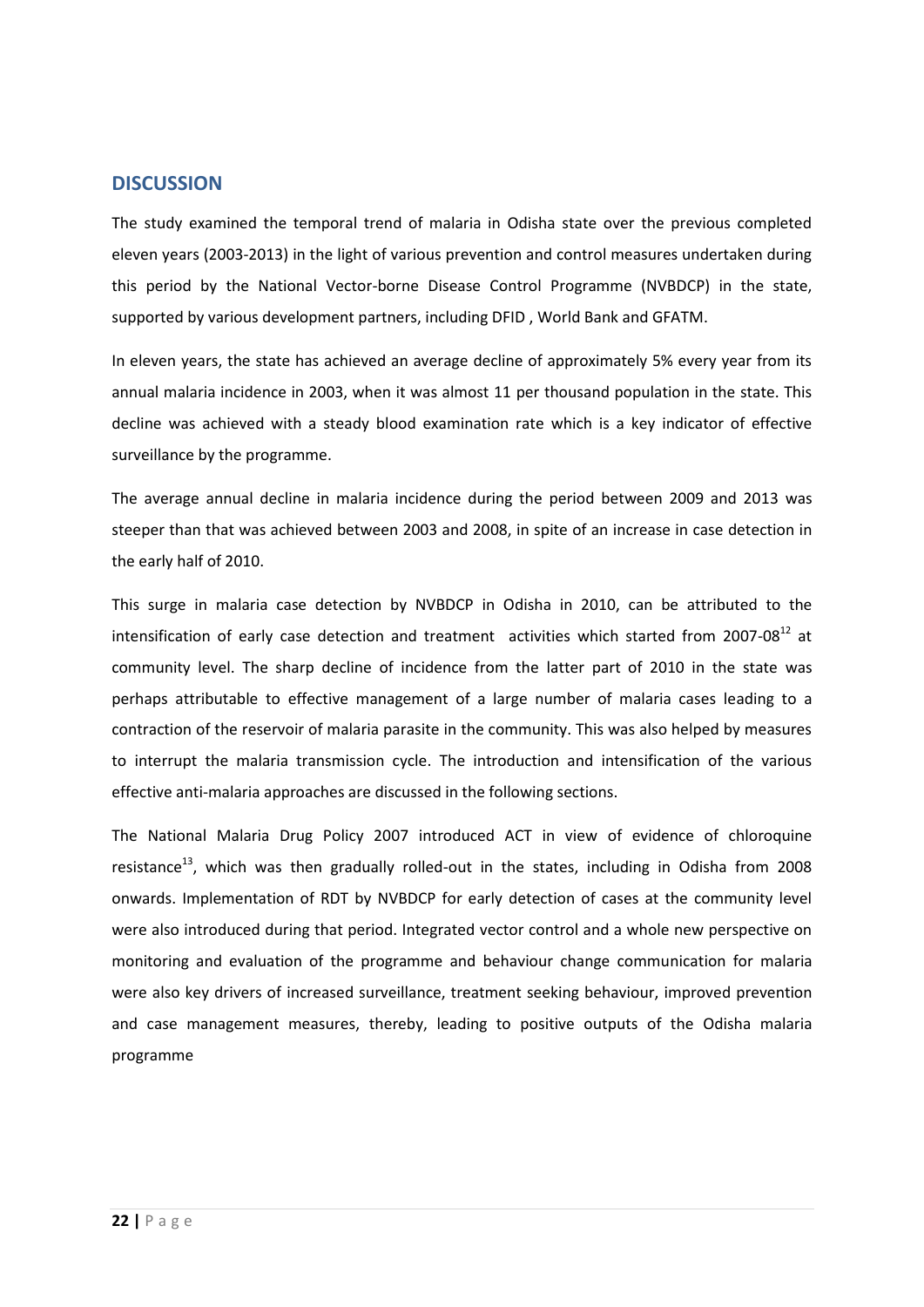While the strategies mentioned above were part of the national mandate across high burden states of the country, a number of things stand out in the case of Odisha, which can perhaps explain the sustained steep fall between 2009 and 2013 (obtained through personal communication from State NVBDCP, Odisha):

- Strong governance, and an extremely supportive bureaucratic and administrative environment. Fixed day technical committee meetings were held every month under the chairpersonship of the Health Secretary, and with the presence of key Directors.<sup>14</sup>
- Strong political will, demonstrated by willingness of the Government of Odisha to invest extensively on LLINs, initially leveraging funds from development partners like DFID, but later on from state budget.
- A strong technical team at NVBDCP
- A coordinated technical support group, consisting of treating physicians, academia, researchers, policy analysts, development partner representatives, epidemiologists, entomologists and domain specialists on communication, partnerships and human resource management
- Multiple stakeholder involvement, including various Directorates of Health Department, Department of Women and Child Development, Panchayati Raj Institutions, Forest and Environment departments, etc.
- Effective coordination and leveraging of strengths of development partners like DFID, World Bank, GFATM, WHO, MMV, etc.
- Well planned and innovative communication strategies to create and enhance awareness and demand for services.
- Availability of DFID funded OHSNP for technical and flexible financial support to address gaps in logistics supplies.
- Good leveraging of support from World Bank and GFATM for components supported through their respective projects.
- Demonstrated ability to advocate for and sustain interventions initiated using external funding.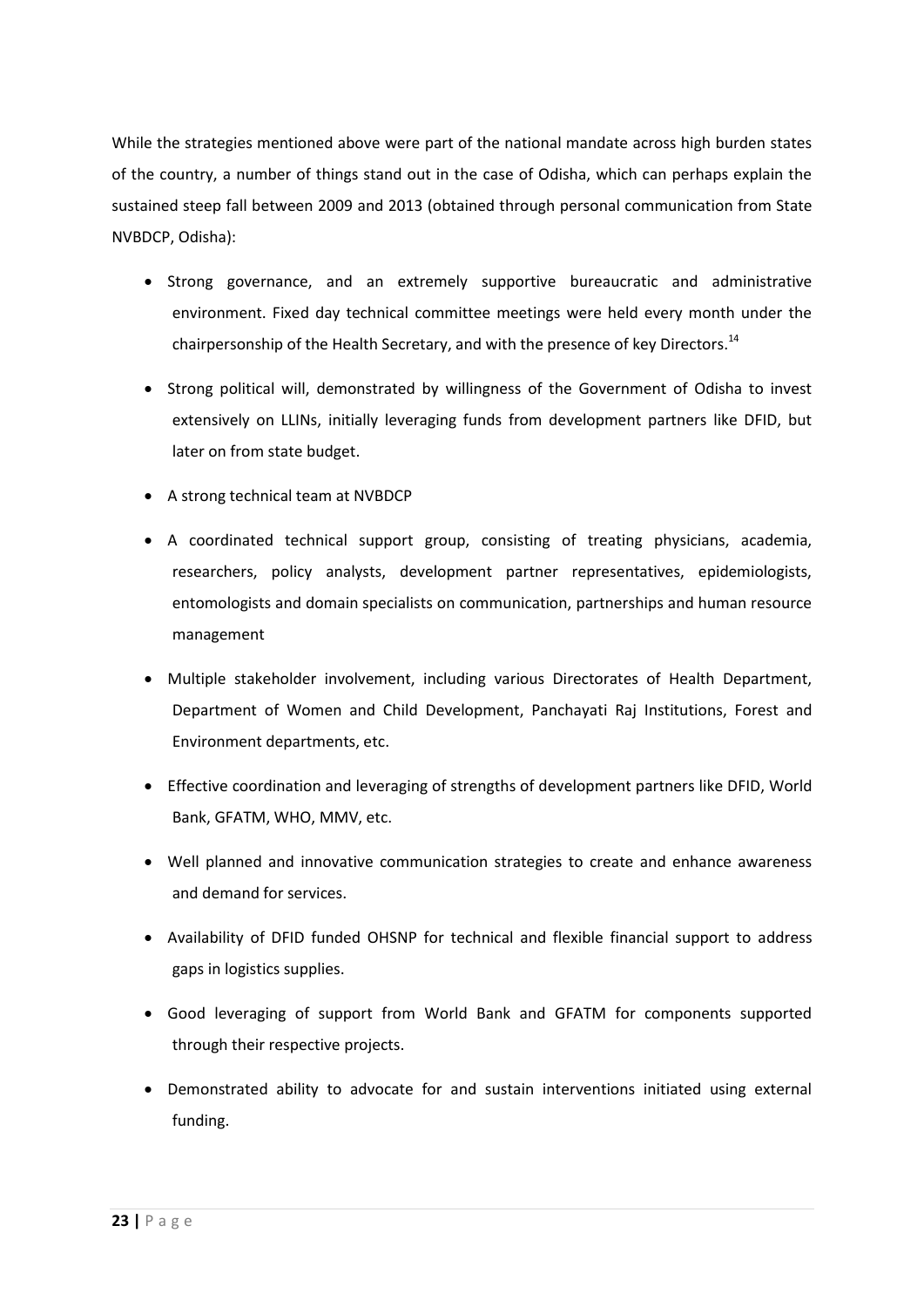At the ground-level in the state the intensified activities that were taken forward across all high burden districts from that period onwards and then in other districts in a staggered fashion include training and deployment in malaria programme of the ASHA, the front-line health volunteer workforce in the state; the distribution of LLINs to the community members in the high burden districts; the deployment of newly-recruited and trained Male Health Workers for Malaria; introduction and wider coverage of RDT kits as well as ACTs; and strengthening of the malaria surveillance and information system through use of standardized formats.

To validate the information obtained through communication with NVBDCP, Odisha on successful strategies during the 2009-2013 period, we examined the Lot Quality Assurance Sampling (LQAS) survey results, technically supported by the Liverpool School of Tropical Medicine, with funding from DFID (using personal communication with the authors of the manuscript related to LQAS data, Valadez *et al.*,which has been submitted to a peer-reviewed journal for publication and is currently undergoing review). The LQAS which is an externally supported survey to evaluate programmatic interventions by NVBDCP, reported encouraging changes in various components between November 2009 (first round of LQAS) and November 2012 ( $6<sup>th</sup>$  round of LQAS) in the initial set of districts, which includes increased protection of adults and children (27% and 42% increase in protection respectively) through use of LLINs, improved treatment-seeking behaviour and a surge in treatment of diagnosed cases (increase of 63%). Inclusion of ASHAs in early diagnosis and treatment and their knowledge enhancement with regards to use of RDT and ACT was also a major observation of LQAS. However LQAS also underscored weaknesses in the programme such as lack of knowledge in the community with regards to washing and drying of LLIN thus compromising their lifespan and sporadic stock-outs of RDTs in some districts*.* The LQAS results have been critical to the program management in taking mid course corrective actions (Valadez et al, yet to be published, reports that initial LQAS intervention districts exhibited significantly greater change in three quarters of strategies, and that LQAS results appeared to support district managers to increase coverage in under-performing areas, in the presence of diligent managers).

The absolute decline of malaria incidence was proportionately higher in the districts with higher disease burden at baseline i.e. 2003: except the decline was not significant in the cluster with districts with low endemicity as would be expected, as there was small malaria burden at baseline in those districts. The allocation of resources to the districts were contingent upon their initial malaria burden (personal communication from State NVBDCP cell), hence perhaps higher decline in high endemic clusters; though the magnitude of decline relative to their initial burden was similar in all the clusters except the cluster with low burden districts.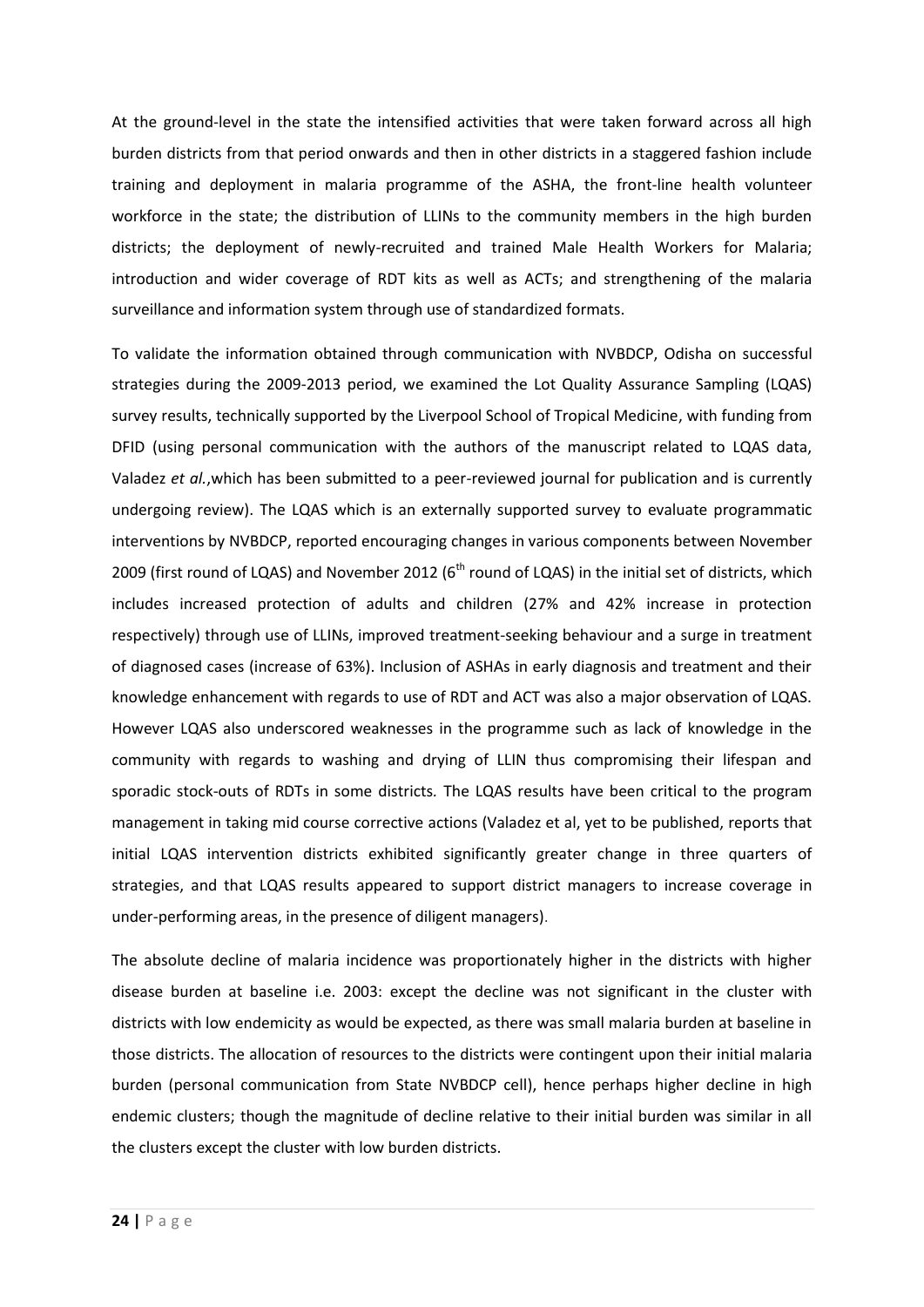This perhaps indicates that over time the allocation of resources were not very uneven, and were proportionate to disease burden of the districts, though new programmatic measures were perhaps initiated in the areas where they were needed most and then scaled-up in other areas.

The sharp decline of later half of 2010 and 2011 slowed down in 2012 and 2013 which is also illustrated in the prediction for the next three years of 2014 to 2016. India historically has witnessed such slow-downs after spectacular achievements in malaria control. The conspicuous gain from its inception in 1953 up to 1966 by the National Malaria Control Programme was reversed due to complacent premature dismantling of the programmatic infrastructure and withdrawal of resources from the programme by the planners and policy-makers, which led to a huge resurgence of the malaria problem in the country within a decade $^{14,15}$ .

To avoid any recurrence of such inappropriate resource-withdrawal and shifting of the "spotlight" from the malaria problem in the state, intensified activities that yielded results have to be sustained. The goal of achieving annual malaria incidence of <1/1000 seems unlikely for the whole state from the prediction model; moreover the southern 7 states that include Kandhamal, Kalahandi, Raygada, Koraput, Nawarangpur, Nuapada and Malkangiri continue to be in the Very High (>10 Annual Malaria Incidence) zone of endemicity for the disease consistently over the last eleven years though each of these districts achieved remarkable decline from higher baseline burden in the nineties. Targeted allocation of resources for high burden districts or blocks may be a strategy for future, more so to offset any trend of slackening of surveillance in those areas as was evident by the decline of blood examination rate in Very High cluster of districts. On the other hand this decline in blood examination rate in Very High cluster perhaps can be innocuously attributed to decrease in fever cases in those communities with sharp decline of malaria.

<span id="page-24-0"></span>Substantial regional differences in the malaria burden is expected given the variability of topography, climate, socio-economic condition and ethnology of the state and so is the variability in response of various districts to programmatic measures is not uncommon. Focus should not be diluted in targeting "high risk" zones and every effort should be made to bring them up to the level of districts with lower burdens so that globally the state of Odisha can achieve the goal of elimination of the disease and consolidate such success forever.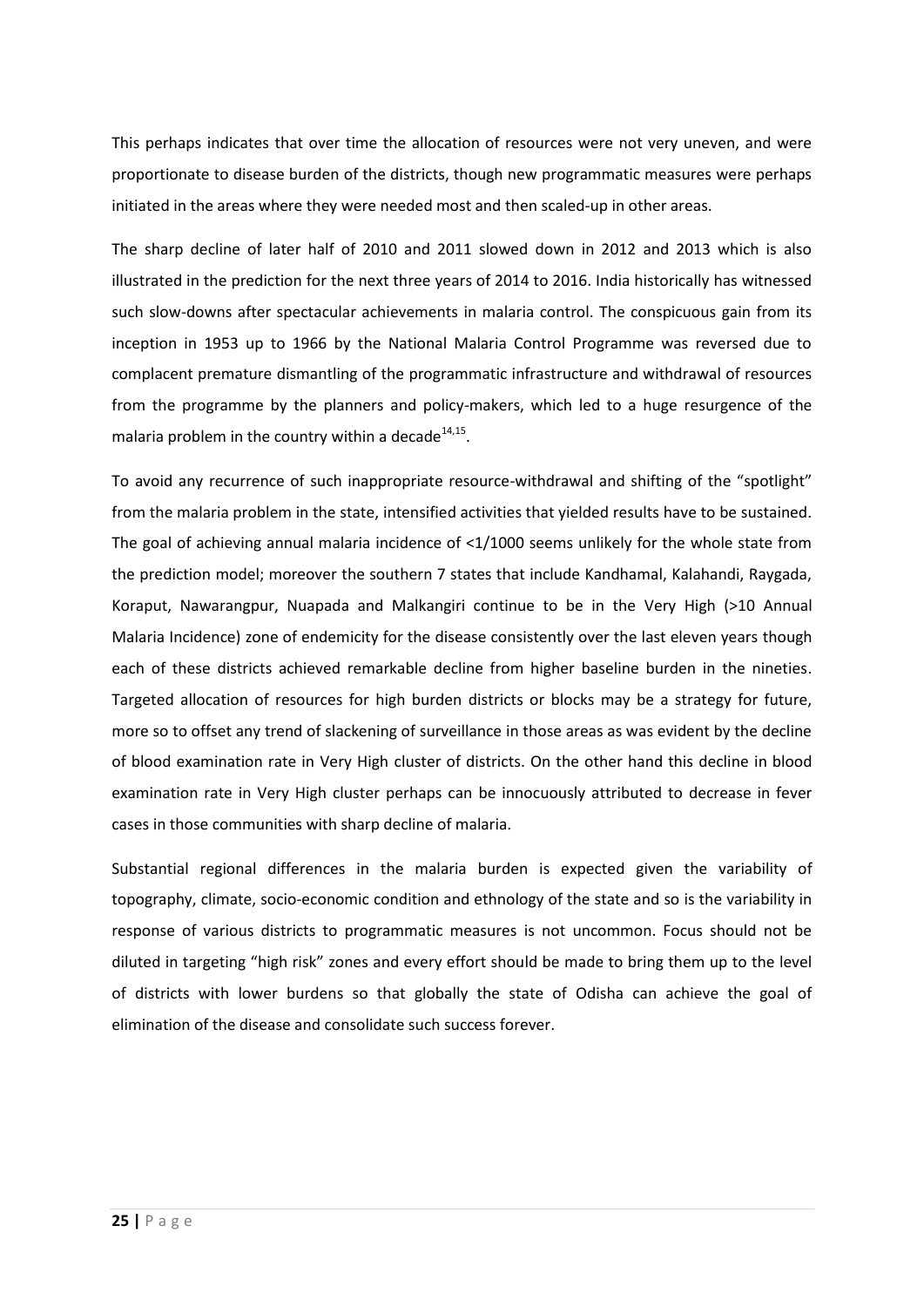## **Limitations**

The main limitation of the study is that the data is acquired from the monthly programmatic reports of NVBDCP. Hence, the malaria incidence that is being analysed in the study is actually the cases detected and reported by the programme; and this is definitely not a true reflection of all the incident malaria cases in the community. Studies have shown that there may be a substantial underestimation of mortality due to malaria in the country by NVBDCP as well as World Health Organization, which may be due to under-detection of cases by the programme and its failure to ascribe the cause of many undiagnosed febrile deaths to malaria. This may also suggest that many malaria cases are also not being detected and treated by NVBDCP, as those "left-outs" may be seeking care from other sources such as private medical system or non-formal medical practitioners. Hence the malaria incidence that we have analysed is an underestimation of the true incidence in the state, but it can nevertheless be argued that such underestimation is unlikely to influence our trend estimates substantively which have shown a significant decline of the disease based on NVBDCP data. This is because the portion of the "uncovered" population is unlikely to have increased with time; hence the lack of coverage is not spuriously driving the decline, one may argue. That pool of "uncovered" malaria cases is rather expected to have diminished over time as many control measures were being intensified to increase access to NVBDCP in the state, which was also reflected through the maintenance of a steady blood examination rate by the programme over this eleven year period in the face of declining disease trends.

Although using secondary programmatic data, the strength of this study is that the decline of malaria incidence that was demonstrated over the time was unlikely to be due to the worsening of programme surveillance performance only, because the trend of malaria was adjusted for a key operational variable which is blood examination rate. The adjusted trend estimates have factored in any major changes in the programme performance over the study period and have computed trends independent of surveillance performance.

ABER, the indicator for programme surveillance, included results from both smear microscopy and RDTs from 2010 onwards, and before that, from smear microscopy only. Under ideal circumstances, blood examination by adequately trained personnel should have less error attached than through RDKs due to test sensitivity and specificity – which may also be affected by poor storage/out of date/high temp exposure/mis-reading. In spite of over 100 published RDT trial reports, comparative assessment is difficult because (1) trials do not share common guidelines; (2) clinical and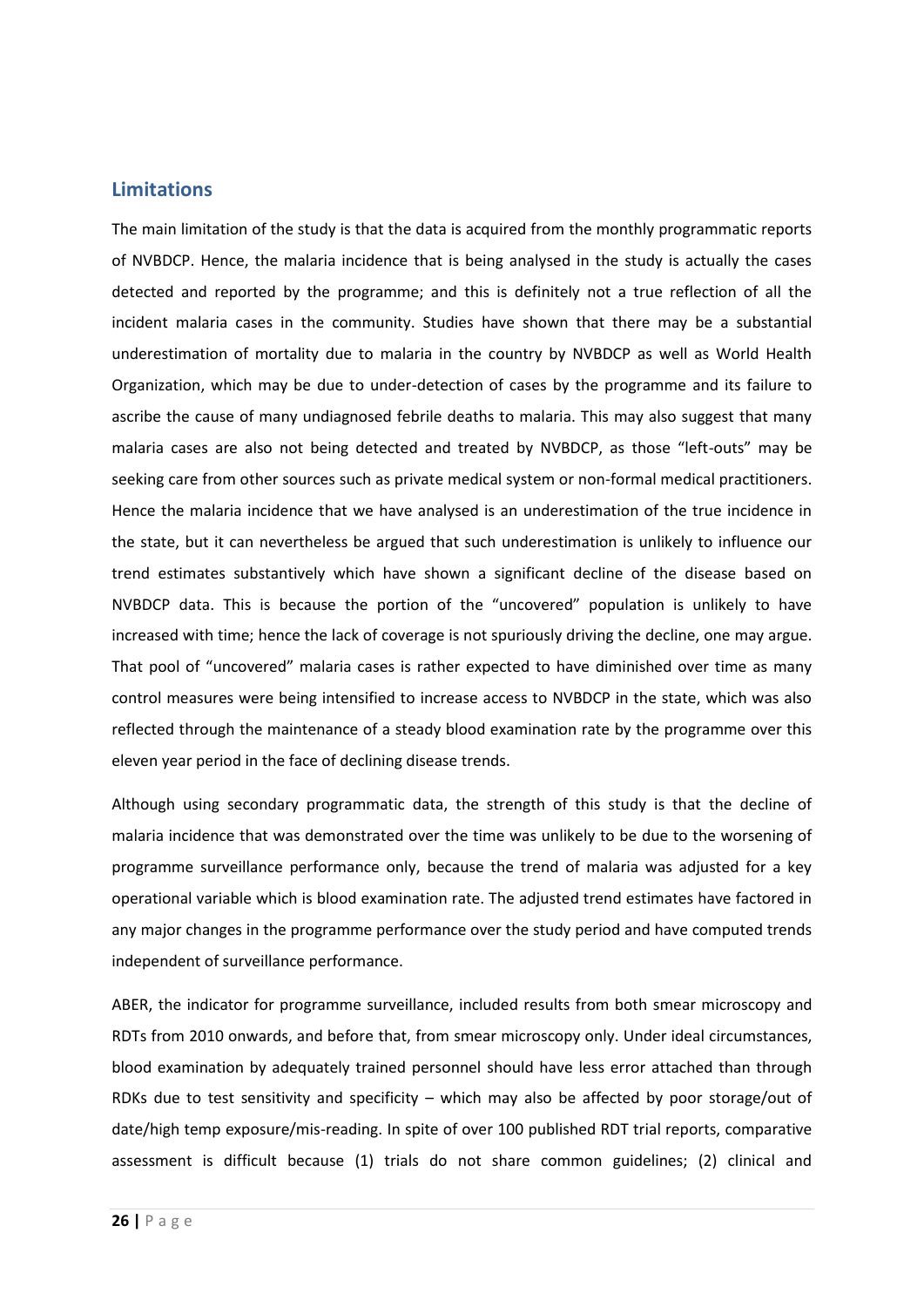epidemiologic characteristics of the study populations, especially the parasitemia level vary; (3) reference standards are different; even among those using Giemsa microscopy, reading rules and microscopist skills vary; and (4) products of different lots may differ in quality or be damaged by extreme temperature or humidity during transportation and storage<sup>16</sup> [\(http://www.wpro.who.int/sites/rdt/reviews\\_trials/\)](http://www.wpro.who.int/sites/rdt/reviews_trials/).

Another limitation of the study is the irretrievability of data with regards to incident malaria cases among children and adolescents before 2011. Hence trends of malaria among children and adolescents could not be computed for the whole study period. As a post-hoc analysis the monthwise and state data for three years (2011-2013) of young population suffering from malaria were analysed. The percentages of cases in 0-4 and 5-14 years age-group were 11% and 27% of all cases respectively in 2011 compared to 13% and 32% in 2013. The annual trend was not statistically significant, though a declining trend was evident in these age-groups.As the time-points for monthwise time-series data analysis for children and adolescents over these three years were only 36, this underpowered this analysis pf paediatric cases considerably. But perhaps it can be concluded that the decline experienced by overall malaria incidence in the state also played out in this younger agegroup as their proportional contribution to the overall cases between 2011 and 2013 did not change substantially.

## <span id="page-26-0"></span>**Conclusion**

To conclude, our study has shown that there is a substantial decline in malaria incidence over the years 2003 - 2013 likely due to intensified programme interventions by state NVBDCP and support provided by various development partners. The rate of decline is very sharp from 2009 to 2013, which correlates with the bulk of interventional inputs. However, many districts still continue to have very high burden of malaria in the state and hence a stagnation of the success or resurgence of the problem in those areas as well as in neighbouring regions cannot be ruled out if activities and control measures that achieved the success are not sustained in future. In addition, data for the entire state indicates that trends seem to be slowing down from 2012, highlighting the need to sustain interventions in a sustained manner, with focus on additional human resources, uninterrupted supply of adequate drugs and diagnostic tools, integrated vector control management by LLIN and IRS, and continuous capacity building, inter-sectoral convergence and community mobilisation and behaviour change processes. Adequate resources need to be available to the State NVBDCP program to sustain the pace of activities that was initiated from 2008 onwards, in order that the state reach elimination targets of less than one case per thousand population.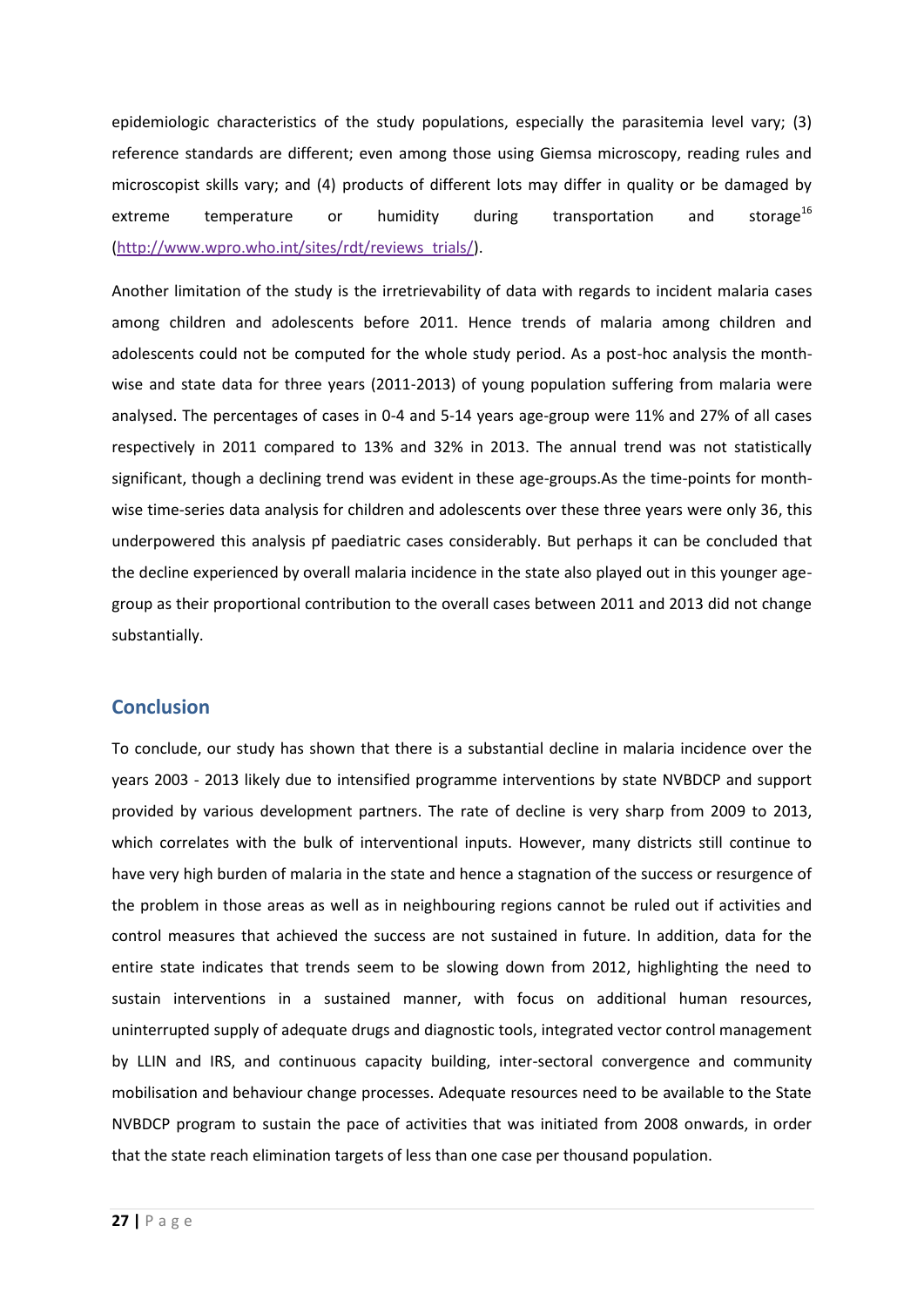# <span id="page-27-0"></span>**Appendix I**



#### Average Seasonal Variability of Malaria Incidence, 2003-2013, Odisha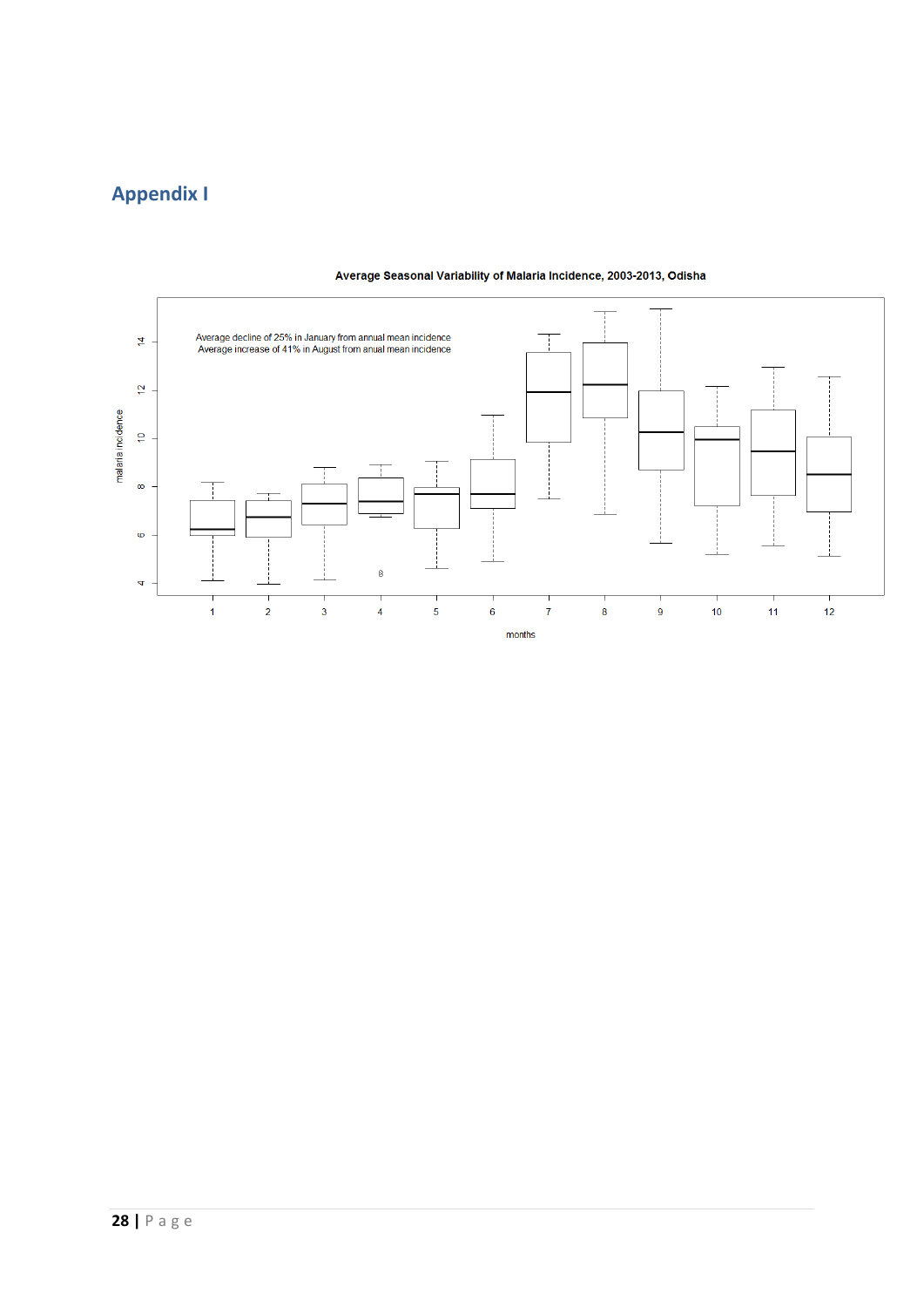## <span id="page-28-0"></span>Appendix-II

# **Status of AMI in Odisha in 2003 (Baseline year)**

|    | Name of the Districts with AMI < 2 (LOW)                 |
|----|----------------------------------------------------------|
| 1  | <b>Balasore</b>                                          |
| 2  | <b>Bhadrak</b>                                           |
| 3  | Kendrapara                                               |
| 4  | Jagatsingpur                                             |
| 5  | Puri                                                     |
|    | Name of the Districts with AMI 2 to < 5 (MODERATE)       |
| 6  | <b>Cuttack</b>                                           |
| 7  | <b>Nayagarh</b>                                          |
| 8  | <b>Baragarh</b>                                          |
|    | Name of the Districts with AMI 5 to < 10 (HIGH)          |
| 9  | Jajpur                                                   |
| 10 | <b>Khurda</b>                                            |
| 11 | Ganjam                                                   |
| 12 | Jharsuguda                                               |
|    | Name of the Districts with AMI 5 10 or more ( VERY HIGH) |
| 13 | Mayurbhanj                                               |
| 14 | Keonjhar                                                 |
| 15 | <b>Dhenkanal</b>                                         |
| 16 | Angul                                                    |
| 17 | <b>Deogarh</b>                                           |
| 18 | Sundargarh                                               |
| 19 | Sambalpur                                                |
| 20 | Sonepur                                                  |
| 21 | <b>Boudh</b>                                             |
| 22 | <b>Kandhamal</b>                                         |
| 23 | <b>Bolangir</b>                                          |
| 24 | Kalahandi                                                |
| 25 | Rayagada                                                 |
| 26 | <b>Koraput</b>                                           |
| 27 |                                                          |
|    | Gajapati                                                 |
| 28 | <b>Nuapada</b>                                           |
| 29 | Nawarangpur                                              |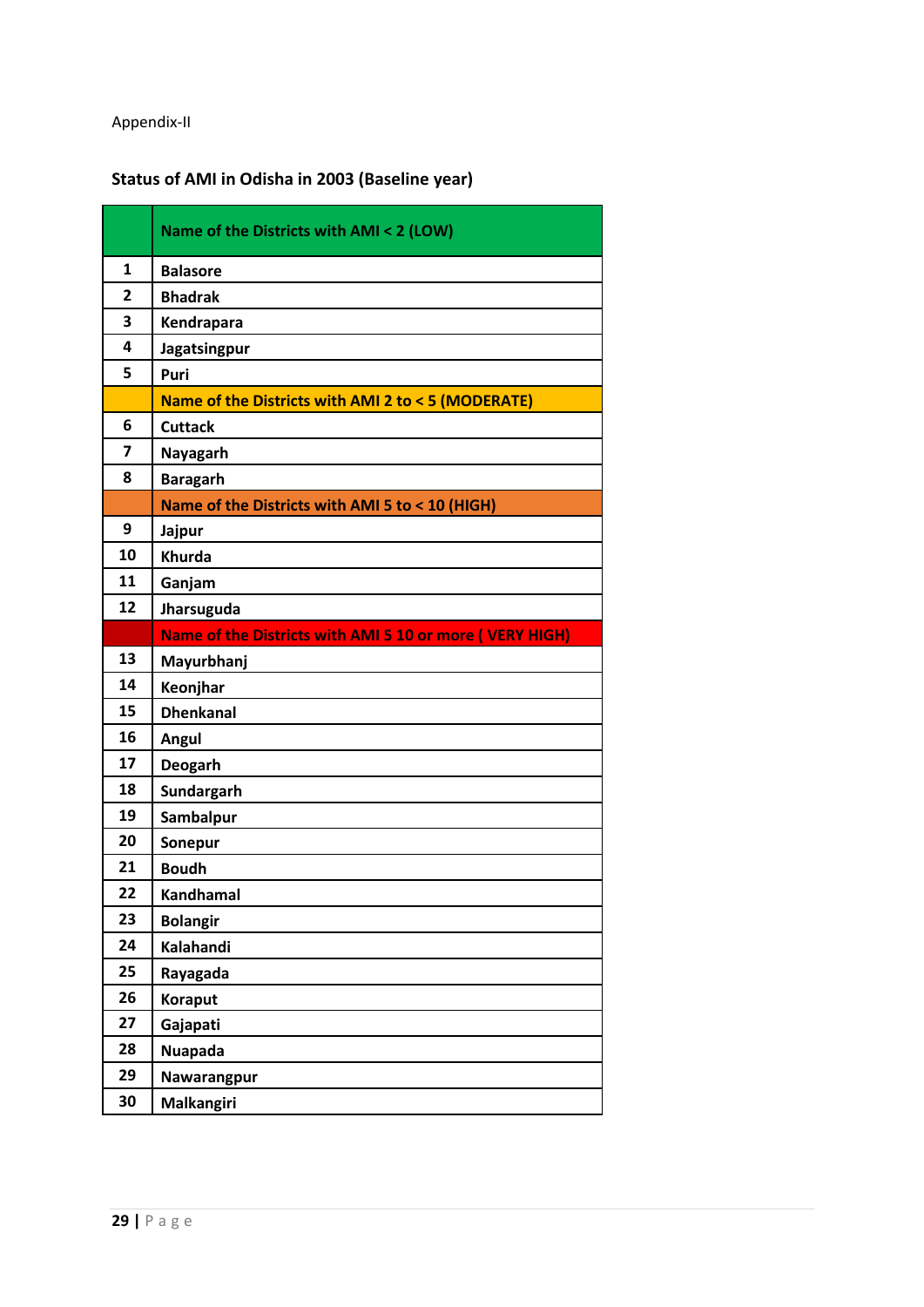## <span id="page-29-0"></span>**Bibliography**

- 1. Das A, Anvikar AR, Cator LJ, et al. Malaria in India: the Center for the Study of Complex Malaria in India. *Acta Trop*. 2012;121(3):267-73. doi:10.1016/j.actatropica.2011.11.008.
- 2. *Operational Manual for Implementation of Malaria Programme 2009*. India: Directorate of National Vector Borne Disease Control Programme; 2009:1-275. Available at: http://nvbdcp.gov.in/Doc/malaria-operational-manual-2009.pdf.
- 3. WHO. *World Malaria Report-2013*.; 2013:1-255. Available at: http://www.who.int/malaria/publications/world\_malaria\_report\_2013/en/. Accessed April 15, 2014.
- 4. *Strategic Action Plan for Malaria Control in India*. India: Directorate of National Vector Borne Disease Control Programme; 2012:1-114. Available at: http://nvbdcp.gov.in/Round-9/Annexure-2 Strategic action plan.pdf.
- 5. NVBDCP | National Vector Borne Disease Control Programme. Available at: http://www.nvbdcp.gov.in/malaria-new.html. Accessed April 14, 2014.
- 6. Dhingra N, Jha P, Sharma VP, et al. Adult and child malaria mortality in India: a nationally representative mortality survey. *Lancet*. 2010;376(9754):1768-74. doi:10.1016/S0140-6736(10)60831-8.
- 7. Shah NK, Dhariwal AC, Sonal GS, Gunasekar A, Dye C, Cibulskis R. Malaria-attributed death rates in India. *Lancet*. 2010;377(9770):991. doi:10.1016/S0140-6736(11)60378- 4.
- 8. Bhatia R, Rastogi RM, Ortega L. *Malaria successes and challenges in Asia*.; 2013:239- 247. Available at: http://www.searo.who.int/entity/world\_health\_day/2014/01- 1434\_rev.pdf. Accessed May 15, 2014.
- 9. Khan HM, Shujatullah F, Ashfaq M, Raza A. Changing trends in prevalence of different Plasmodium species with dominance of Plasmodium falciparum malaria infection in Aligarh (India). *Asian Pac J Trop Med*. 2011;4(1):64-66. doi:10.1016/S1995- 7645(11)60035-7.
- 10. Kumar DS, Andimuthu R, Rajan R, Venkatesan MS. Spatial trend, environmental and socioeconomic factors associated with malaria prevalence in Chennai. *Malar J*. 2014;13:14. doi:10.1186/1475-2875-13-14.
- 11. *ANNUAL REPORT to the People on Health*.; 2011:67. Available at: http://mohfw.nic.in/WriteReadData/l892s/6960144509Annual Report to the People on Health.pdf. Accessed May 17, 2014.